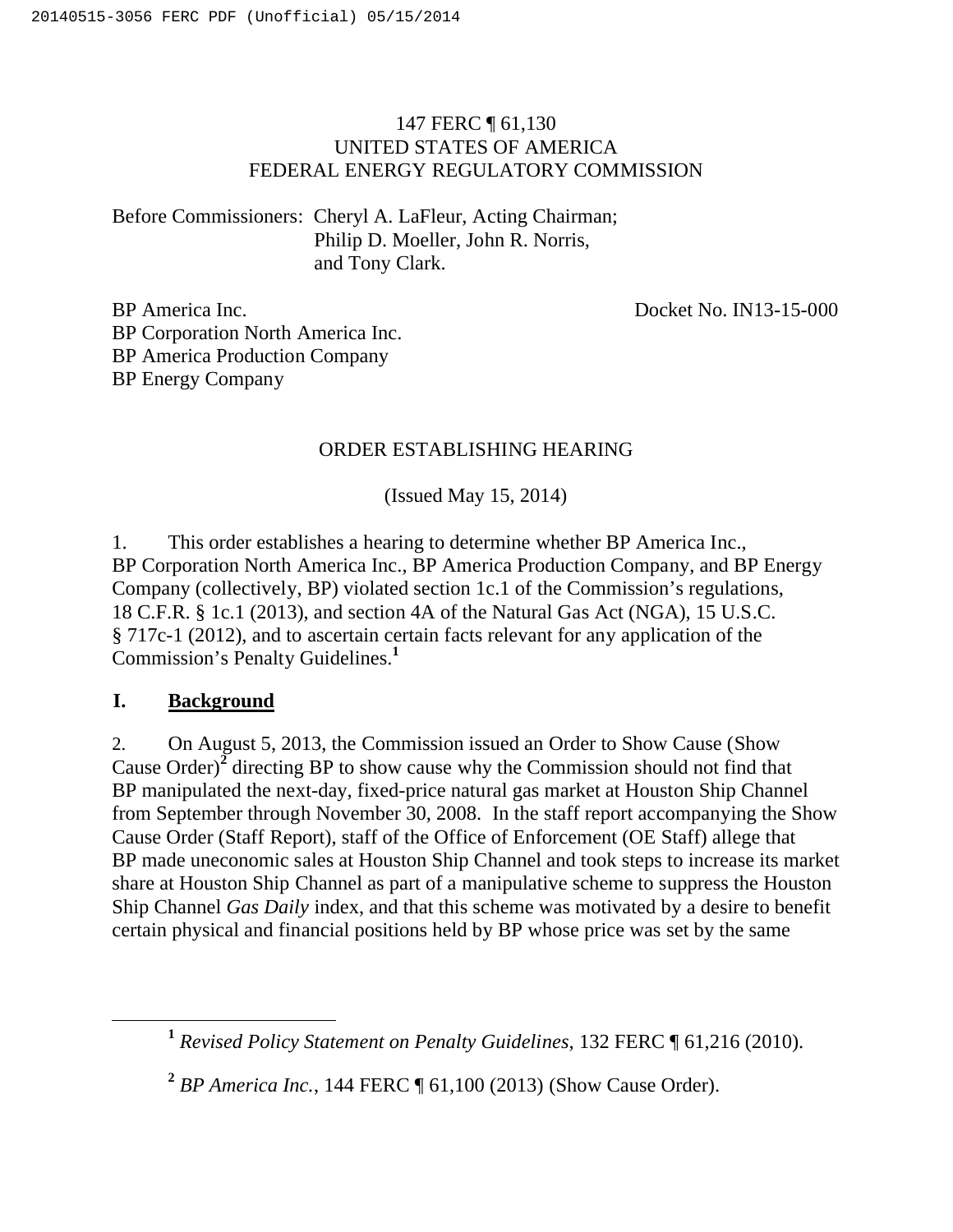Docket No. IN13-15-000 - 2 -

index.**<sup>3</sup>** OE Staff further alleges that BP's transport and trading of gas was done with scienter, and was in connection with jurisdictional transactions.**<sup>4</sup>**

3. In particular, OE Staff alleges that BP devised this scheme after it discovered that some of its financial positions had benefited when the spread between daily physical gas prices at Houston Ship Channel and Henry Hub grew wider in the aftermath of Hurricane Ike in September 2008, and that, if the spread persisted, such financial positions had the potential to be worth millions of dollars.**<sup>5</sup>** To further this scheme, BP allegedly increased its net long physical gas positions and engaged in trading and transport of gas from Katy to Houston Ship Channel (e.g., BP sold gas shipped from Katy to Houston Ship Channel at prices that did not meet or exceed the variable cost to transport). <sup>6</sup> BP allegedly began a pattern of early and heavy fixed-price trading of physical gas at Houston Ship Channel at prices consistently below the Houston Ship Channel and Katy daily averages.**<sup>7</sup>** As OE Staff states, BP focused its trading early in the day in order to "frame the [Houston Ship Channel] market" and influence the development of the volume-weighted average price on which the Houston Ship Channel *Gas Daily* index was based.**<sup>8</sup>** Thus, BP's traders allegedly "were hitting bids more often than waiting to have their offers lifted" at Houston Ship Channel, and traded even before the Katy market opened or at lower prices when Katy physical gas prices were higher, in order to suppress prices at Houston Ship Channel and, therefore, the Houston Ship Channel *Gas Daily* index.**<sup>9</sup>**

4. The Show Cause Order further directed BP to show why it should not pay NGA civil penalties in the amount of \$28,000,000 and disgorge \$800,000 in unjust profits, plus interest, resulting from market manipulation, or a modification to these amounts as warranted.

5. On October 4, 2013, BP filed an answer and motion to dismiss (BP Answer). BP moved for dismissal of this proceeding with no further action on grounds that the Staff

**<sup>3</sup>** *Id.* P 2.

**<sup>4</sup>** *Id*., Staff Report at 35, 69.

 $\frac{5}{1}$  *Id.* at 1.

**<sup>6</sup>** *Id*. at 25-27.

**<sup>7</sup>** *Id*. at 31.

**<sup>8</sup>** *Id*. at 31-34 & n.110.

**<sup>9</sup>** *Id*. at 40-41.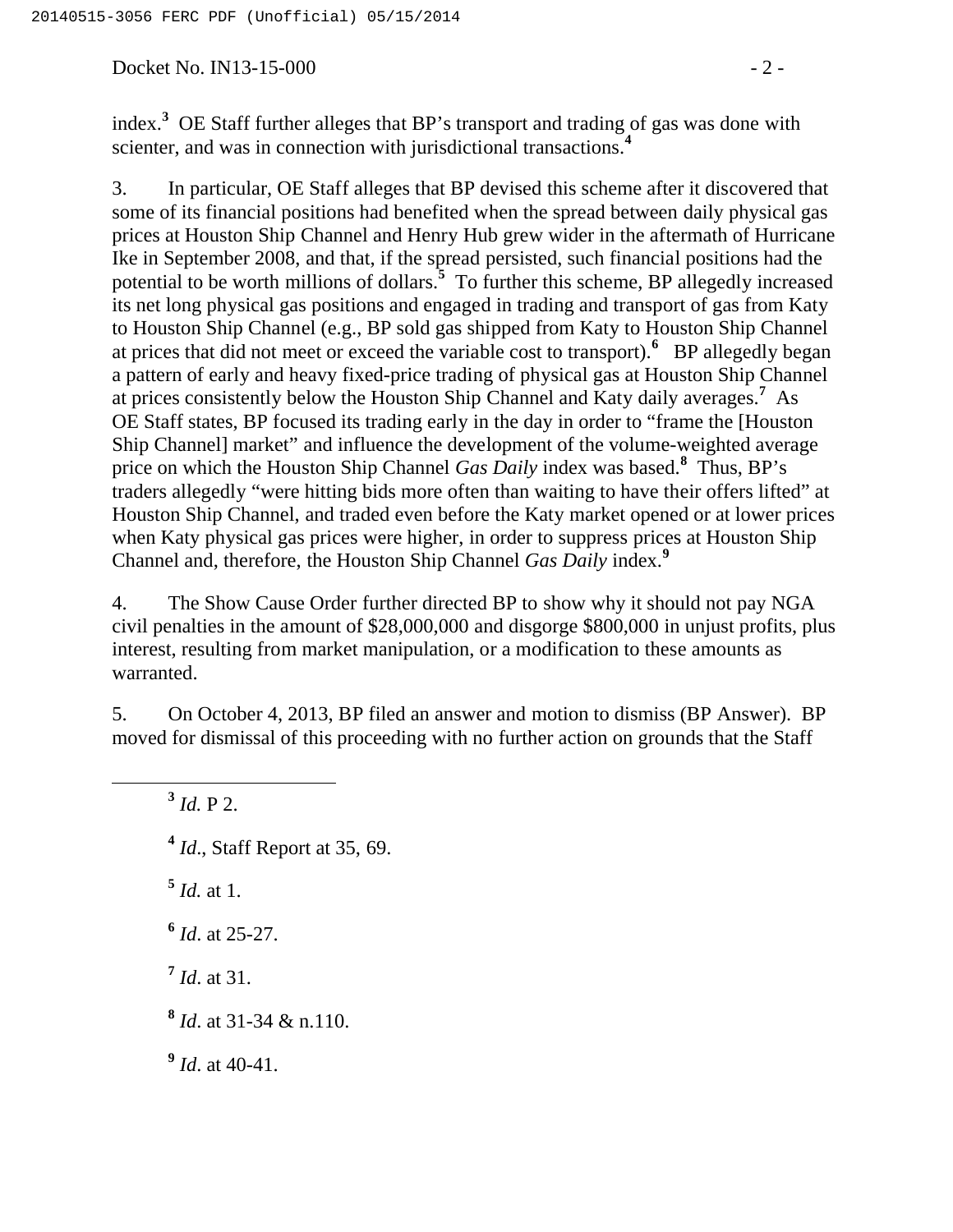Docket No. IN13-15-000 - 3 -

Report fails to state a *prima facie* case of market manipulation. BP argues, among other things, that the Staff Report: (i) takes out of context a taped conversation by BP's traders; (ii) is based on circumstantial evidence and misconstrued, unreliable, or flawed data; (iii) misapplies the Commission's Penalty Guidelines; (iv) incorrectly asserts the Commission's jurisdiction over this matter; and (v) fails to state a claim under section 1c.1 of the Commission's regulations (Anti-Manipulation Rule).**<sup>10</sup>**

6. On December 4, 2013, OE Staff filed a reply to BP's Answer (OE Staff Reply). OE Staff urges the Commission to find that: (i) BP failed to rebut the Staff Report's allegations of market manipulation; (ii) BP's behavior described in the Staff Report constitutes prohibited market manipulation; (iii) BP's behavior falls within the Commission's jurisdiction pursuant to section 4A of the NGA; and (iv) the Staff Report properly applied the Commission's Penalty Guidelines and reasonably calculated pecuniary losses and disgorgement. OE Staff also asks the Commission to reject BP's argument that BP had insufficient notice that its alleged conduct potentially violated federal law. OE Staff requests the Commission therefore find that BP violated the Commission's Anti-Manipulation Rule and order BP to pay the proposed penalty and disgorgement. In the alternative, OE Staff requests the Commission set for hearing the factual question of whether BP violated the Anti-Manipulation Rule with requisite intent and that the Commission reserve for itself the determination of any penalty amount and methodology for disgorgement of any unjust profits.

7. On December 18, 2013, BP moved for leave to file a response to the OE Staff Reply (BP Response). BP contends OE Staff bases its allegations on implausible and incorrect factual assumptions and theories that are entitled to no deference. Among other things, BP offers an affidavit from one of its employees, who avers that BP was charged for natural gas transportation between the Katy Enstor and Katy Oasis storage facilities, and therefore that trades between those places should be separated. BP reiterates that: (i) the Commission lacks jurisdiction over the natural gas transactions at issue in this proceeding; (ii) OE Staff failed to allege conduct within the scope of the Anti-Manipulation Rule; (iii) BP did not receive proper notice of what constitutes market manipulation; and (iv) OE Staff misapplied the Penalty Guidelines with respect to BP's settlements in other contexts and the market harm caused by the alleged scheme.

8. On January 3, 2014, OE Staff filed an answer to BP's Response along with a request to reject BP's Answer for lack of good cause (OE Staff Sur-Reply). Should the Commission accept BP's Response, OE Staff asserts that: (i) it made reasonable inferences about BP's conduct based on the factual record; (ii) BP's wholesale sales of natural gas, not from its own production but by an interstate pipeline affiliate, fall under the Commission's jurisdiction; (iii) BP's traders did not need a perfect hedge between its

**<sup>10</sup>** 18 C.F.R. § 1c.1 (2013).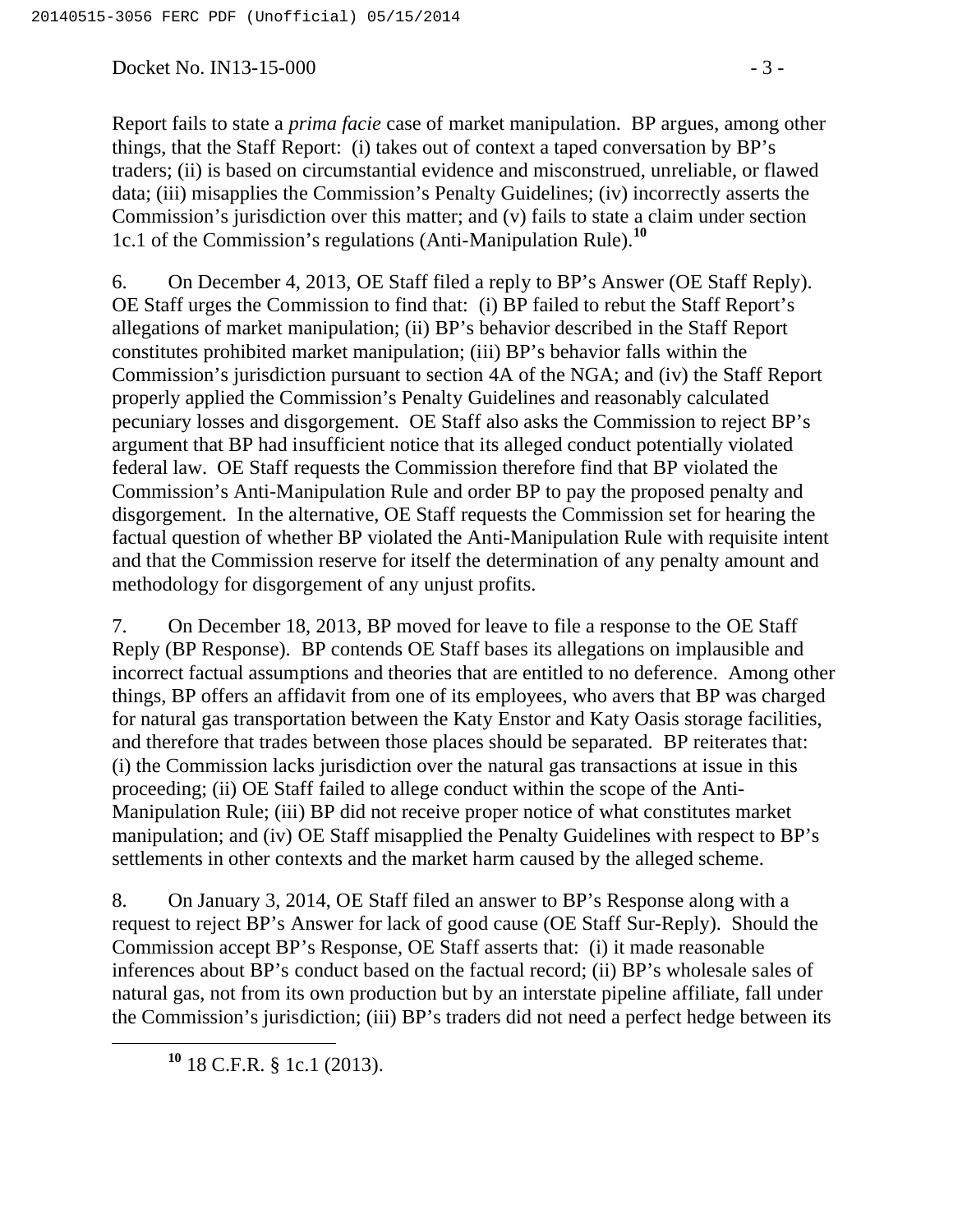Docket No. IN13-15-000 - 4 -

9. On August 16, 2013, Public Citizen, Inc. (Public Citizen) filed comments in this proceeding, directing the Commission's attention to BP's settlements associated with other enforcement proceedings brought by the Commission and the Department of Justice relating to BP's participation in natural gas and propane markets. Public Citizen asks the Commission to: (i) request copies of reports from the independent compliance monitor hired by BP as a consequence of one of those settlements; (ii) disclose such reports publicly; and (iii) consider suspending or revoking BP's blanket natural gas marketing certificates in light of BP's conduct.**<sup>11</sup>**

10. On August 27, 2013, BP filed an answer to Public Citizen's comments, asking the Commission to strike Public Citizen's comments because Public Citizen lacks party status in this proceeding. BP also argues that Public Citizen's requests are based on settlements with no precedential value to this proceeding.**<sup>12</sup>**

# **II. Procedural Issues**

11. Rule 213(a)(1) of the Commission's Rules of Practice and Procedure, 18 C.F.R. § 385.213(a)(1) (2013), required BP to file an answer to the Show Cause Order, and in the Show Cause Order the Commission not only asked for an answer by BP but also allowed a reply by OE Staff. In addition, however, BP filed a further response and OE Staff filed a further reply. Rule 213(a)(2) of the Commission's Rules of Practice and Procedure, 18 C.F.R. § 385.213(a)(2) (2013), prohibits an answer to an answer unless otherwise ordered by the decisional authority. We are not persuaded to accept these latter two pleadings, BP's Response and OE Staff's Sur-Reply, and will, therefore, reject them.

12. Rule 211(a)(1) of the Commission's Rules of Practice and Procedure, 18 C.F.R. § 385.211(a)(1) (2013), permits any person to file a protest to an order to show cause. Although Public Citizen labels its filing "Comments," Public Citizen has proposed a penalty on BP that is different from the penalty suggested by OE Staff by suggesting that the Commission should withdraw BP's natural gas marketing blanket certificate authority. We regard these comments as a protest to the Show Cause Order. However, Public Citizen's filing of a protest does not make it a party to this proceeding under

**<sup>11</sup>** *See* Public Citizen Comments at 2-3.

**<sup>12</sup>** *See* BP Answer to Public Citizen at 2-6.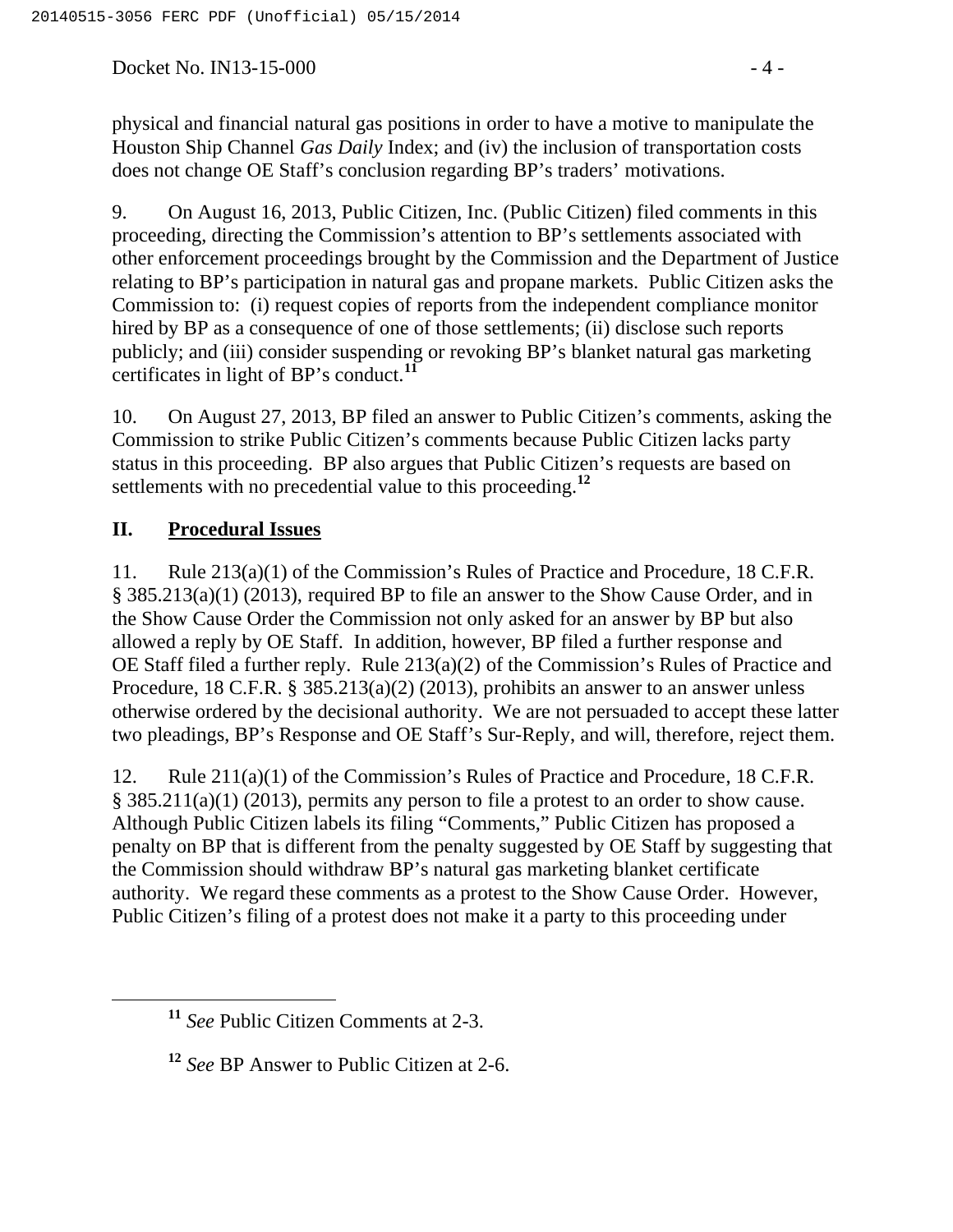Docket No. IN13-15-000 - 5 -

Rule 214 of the Commission's Rules of Practice and Procedure.**<sup>13</sup>** While we thus will place this protest in the public file associated with this proceeding,**<sup>14</sup>** Public Citizen's protest will not be considered part of the record of the hearing we establish in this order.**<sup>15</sup>**

### **III. BP's Motion to Dismiss**

13. BP argues that the Staff Report fails to meet the Commission's standard for complaints alleging market manipulation and should be dismissed.**<sup>16</sup>** In particular, BP asserts that the Show Cause Order should be dismissed because: (i) the Commission has no jurisdiction over the claims asserted; and (ii) the Staff Report fails to state a claim of market manipulation under section 1c.1 of the Commission's regulations, with the requisite notice and supporting evidence of proscribed conduct and scienter. We deny BP's motion to dismiss.

14. As discussed below, market participants are on notice of the broad reach of the Commission's anti-manipulation authority, and OE Staff has presented sufficient evidence—including trading and transport data, a taped conversation, and deposition testimony—to substantiate its allegations of market manipulation within the jurisdiction of the Commission. While BP also presented evidence and arguments in its defense, including a written expert report, these materials do not, as a threshold matter of law, rebut the alleged violation. Rather, based upon our review of the Staff Report and the filings in response to the Show Cause Order, we find that there are genuine issues of material fact in dispute that warrant a hearing before an administrative law judge (ALJ).

 $^{14}$  *Id.* § 385.211(a)(3).

 $15$  *Id.* § 385.211(a)(4).

**<sup>16</sup>** BP Answer at 100 (citing *Nat'l Energy & Trade, LP v. Texas Gas Transmission, LLC*, 121 FERC  $\P$  61,064 (2007) ("[w]hen a case is unsupported by facts and circumstances satisfying the elements of a bona fide manipulation claim . . . we will . . . dismiss the complaint" and "[u]nsubstantiated allegations without more do not provide the basis, either in law or in fact, for ordering a hearing")).

**<sup>13</sup>** *See* 18 C.F.R. § 385.214 (2013)(a)(4) (2013) ("No person . . . may intervene as a matter of right in a proceeding arising from an investigation pursuant to Part 1b of this chapter."); *see also id.* § 385.211(a)(2) ("The filing of a protest does not make the protestant a party to the proceeding.").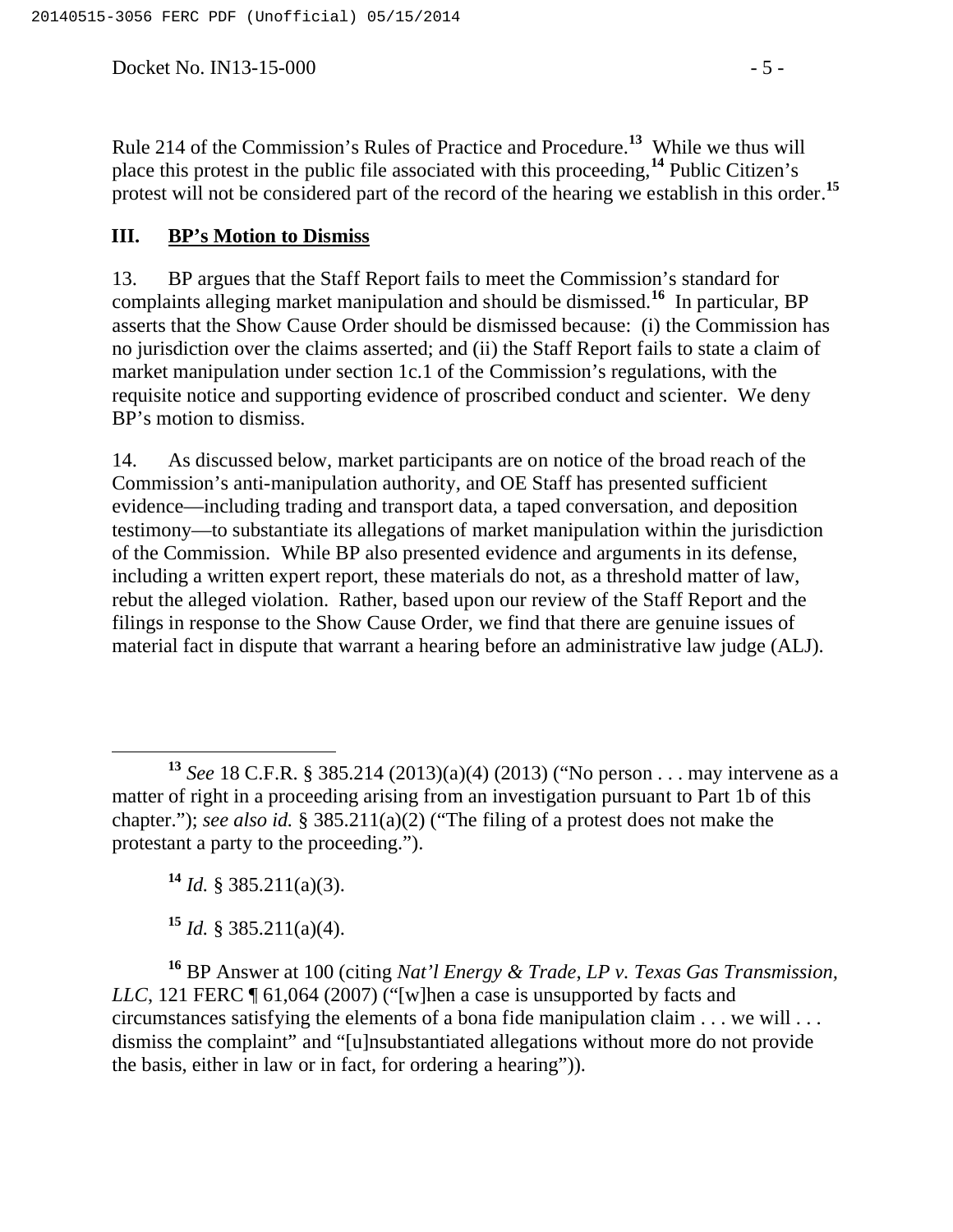Docket No. IN13-15-000 - 6 -

### **1. Sufficiency of Notice of Allegations**

15. BP contends that this proceeding should be dismissed because the Show Cause Order and the Staff Report do not meet the Commission's pleading standards with respect to jurisdiction.**<sup>17</sup>** BP reads our rules as subjecting the Show Cause Order and the Staff Report to the same requirements as Rules 203 and 206 of the Commission's Rules of Practice and Procedure,<sup>18</sup> which require pleadings to contain "'[t]he relevant facts,'" "the basis in fact and law,'"**<sup>19</sup>** and to "'state a legally recognizable claim that the Commission has the statutory or regulatory power to address.<sup>"20</sup> BP further argues that OE Staff's allegations do not meet this standard with respect to jurisdiction because the Staff Report contains only a "bald assertion" and "does not contain a *single* factual allegation to support [its] conclusory assertion of jurisdiction."**<sup>21</sup>**

16. In reply, OE Staff states that orders to show cause are governed by Rule 209 of the Commission's Rules of Practice and Procedure,**<sup>22</sup>** which states that "'an order to show cause will contain a statement of the matters about which the Commission is inquiring, and a statement of the authority under which the Commission is acting. The statement is tentative and sets forth issues to be considered by the Commission.<sup> $123$ </sup> OE Staff argues that the Show Cause Order satisfied Rule 209 "by alerting BP to both the conduct underlying the alleged manipulation and the NGA § 4A authority under which it acts."**<sup>24</sup>** OE Staff states that the Staff Report alleged that BP had used its transportation capacity

**<sup>17</sup>** BP Answer at 101.

**<sup>18</sup>** 18 C.F.R. §§ 385.203, 385.206 (2013).

**<sup>19</sup>** BP Answer at 101 (citing 18 C.F.R. § 385.203(a) (2013)).

**<sup>20</sup>** *Id.* (emphasis omitted) (quoting *CAlifornians for Renewable Energy, Inc. v. Calif. Pub. Utils. Comm'n*, 129 FERC ¶ 61,075, at P 11 (2009), *reh'g denied*, 131 FERC ¶ 61,102 (2010)).

**<sup>21</sup>** *Id.* at 102.

**<sup>22</sup>** 18 C.F.R. § 385.209 (2013).

**<sup>23</sup>** OE Staff Reply at 54 (quoting 18 C.F.R. § 385.209(b) (2013)).

**<sup>24</sup>** *Id*.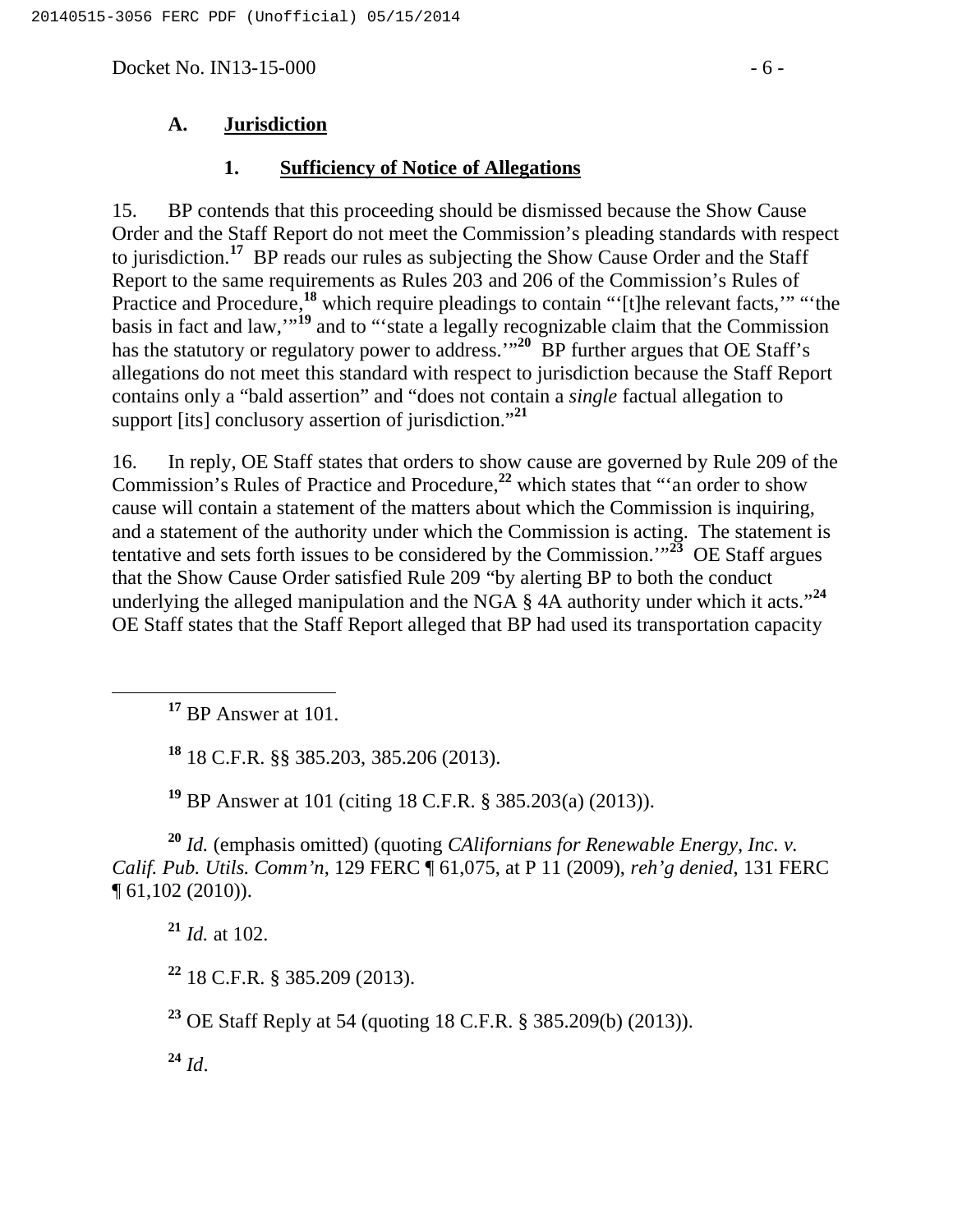Docket No. IN13-15-000 - 7 -

17. We agree with OE Staff that, pursuant to our rules, Rule 209 provides the relevant standards of pleading for orders to show cause. Moreover, we find that the allegations made in the Staff Report and in the Show Cause Order met those standards. In summary, Rule 209(b) requires a statement of the matters into which the Commission will be inquiring, and a statement of the Commission's legal authority to act.<sup>26</sup> In the Staff Report, OE Staff alleges that "BP's trading of jurisdictional and first sale gas at [Houston Ship Channel] and Katy was in connection with jurisdictional transactions, because BP's sales artificially altered the [Houston Ship Channel] *Gas Daily* index, which affected the jurisdictional purchases or sales of other market participants."**<sup>27</sup>** Similarly, the Show Cause Order cited the legal authority upon which we have ordered BP to show cause as to the matters alleged in the Staff Report.**<sup>28</sup>** In its Reply, OE Staff included additional factual allegations indicating that the conduct affected jurisdictional transactions at Houston Ship Channel.**<sup>29</sup>** OE Staff's pleadings satisfy the Rule 209 standards for identifying the matters into which we will be inquiring in this proceeding and a statement of our jurisdiction to act.

# **2. Jurisdiction over Alleged Conduct**

18. BP also contends that the Commission does not have jurisdiction over the alleged conduct, and that the conduct is not "in connection with" jurisdictional activity.**<sup>30</sup>** BP notes that the Commission's NGA jurisdiction is limited by the provisions of NGA section  $1(b)^{31}$  to the transport or sale for resale of natural gas in interstate commerce.<sup>32</sup>

**<sup>25</sup>** *Id.* at 55.

**<sup>26</sup>** 18 C.F.R. § 385.209(b) (2013).

**<sup>27</sup>** Staff Report at 71 & n.207.

**<sup>28</sup>** Show Cause Order, 144 FERC ¶ 61,100 at PP 1-3.

**<sup>29</sup>** OE Staff Reply at 53-56.

**<sup>30</sup>** BP Answer at 103, 111-12.

**<sup>31</sup>** 15 U.S.C. § 717(b) (2012).

**<sup>32</sup>** BP Answer at 104 (citing *Panhandle E. Pipe Line Co. v. Pub. Serv. Comm'n of Ind.*, 332 U.S. 507, 516 (1947)).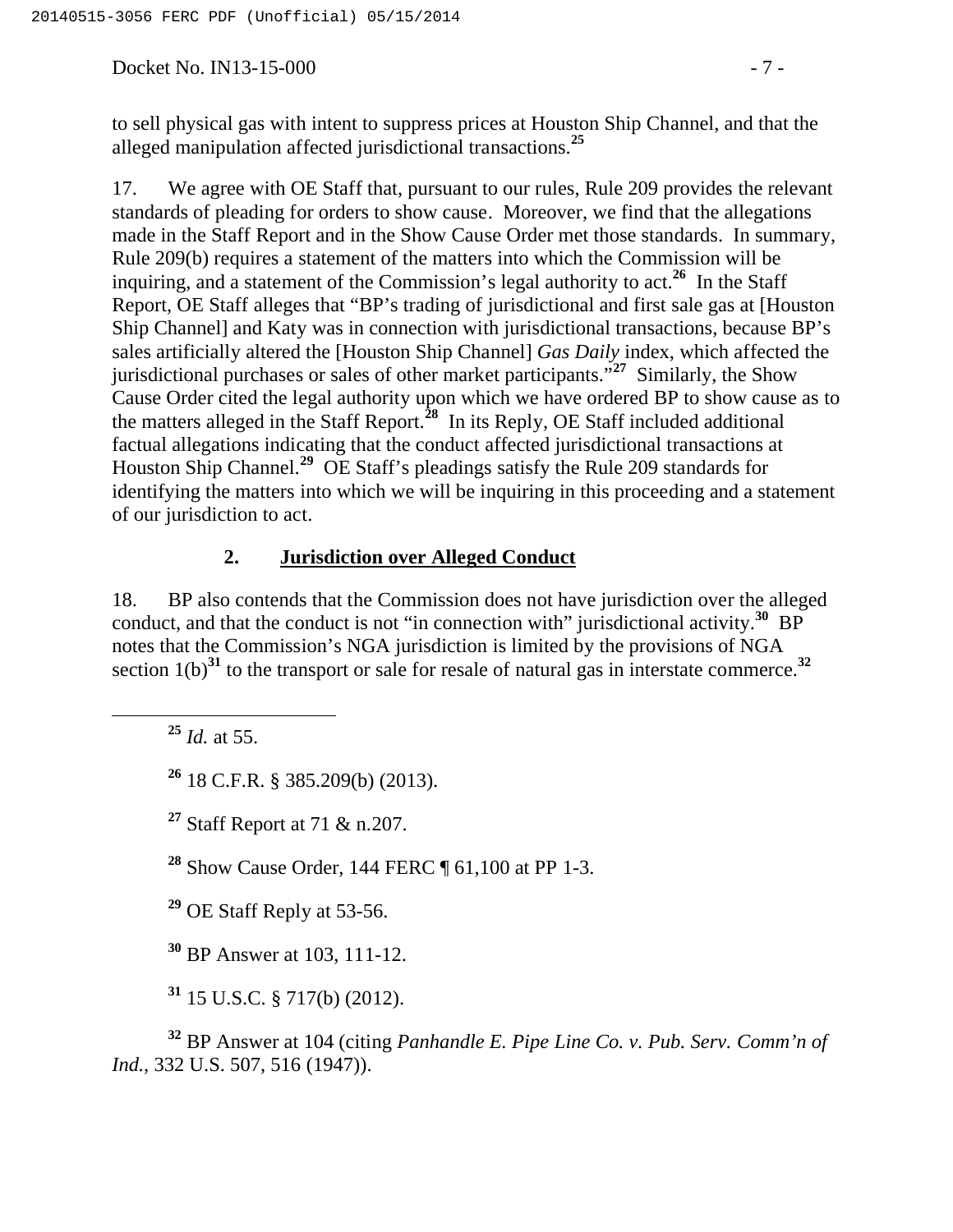Docket No. IN13-15-000 - 8 -

BP posits that the Commission lacks jurisdiction because OE Staff's allegations appear to principally concern BP's transportation of natural gas on an intrastate pipeline for, among other things, end-use customers, and not a sale for resale or transportation in interstate commerce.**<sup>33</sup>** BP contends that OE Staff's position "that the Commission can reach activities that are outside its NGA jurisdiction, as long as those activities 'affected the jurisdictional purchases or sales of other market participants'"**<sup>34</sup>** is foreclosed by the D.C. Circuit's decision in *Hunter v. FERC*.<sup>35</sup> BP further argues that the "in connection with" language of section 4A of the NGA does not establish jurisdiction here.<sup>36</sup> BP states that section 4A "must be read in conjunction with the overall limiting language of section 1(b)" and that courts applying other provisions of the NGA containing the same language have not interpreted it in a manner that would provide jurisdiction to the Commission for intrastate first sales of natural gas that are not the actual sales for resale in interstate commerce.**<sup>37</sup>**

19. OE Staff argues that the Commission has jurisdiction over the allegedly manipulative conduct at issue here because some of BP's transactions were encompassed by section 1(b) of the NGA, and in any event all of BP's conduct was "in connection with" jurisdictional transactions.<sup>38</sup> According to OE Staff, section 4A "did not expand the Commission's traditional NGA and FPA [Federal Power Act] subject matter jurisdictions," but, pursuant to the Energy Policy Act of 2005 (EPAct 2005),**<sup>39</sup>** "gave the Commission broad jurisdiction over the entities that engage in certain conduct affecting our subject matter jurisdiction."**<sup>40</sup>** OE Staff notes that, in Order No. 670, the Commission

**<sup>33</sup>** *Id.* at 103-09.

**<sup>34</sup>** Staff Report at 71 n.207.

**<sup>35</sup>** BP Answer at 109-10 (citing *Hunter v. FERC*, 711 F.3d 155 (D.C. Cir. 2013) (*Hunter*), *rev'g Brian Hunter*, 137 FERC ¶ 61,146, *aff'g* 135 FERC ¶ 61,054 (2011)(*Brian Hunter*)).

**<sup>36</sup>** *Id.* at 111-12.

**<sup>37</sup>** *Id.* at 111 (citing *Conoco Inc. v. FERC*, 90 F.3d 536 (D.C. Cir. 1996)).

**<sup>38</sup>** OE Staff Reply at 57-59.

**<sup>39</sup>** Energy Policy Act of 2005, Pub. L. 109–58, 119 Stat. 594 (2005).

**<sup>40</sup>** OE Staff Reply at 59 (emphasis omitted) (quoting *Prohibition of Energy Market Manipulation*, Order No. 670, FERC Stats. & Regs. ¶ 31,202, at P 20, *reh'g denied*, 114 FERC  $\sqrt{61,300}$  (2006)).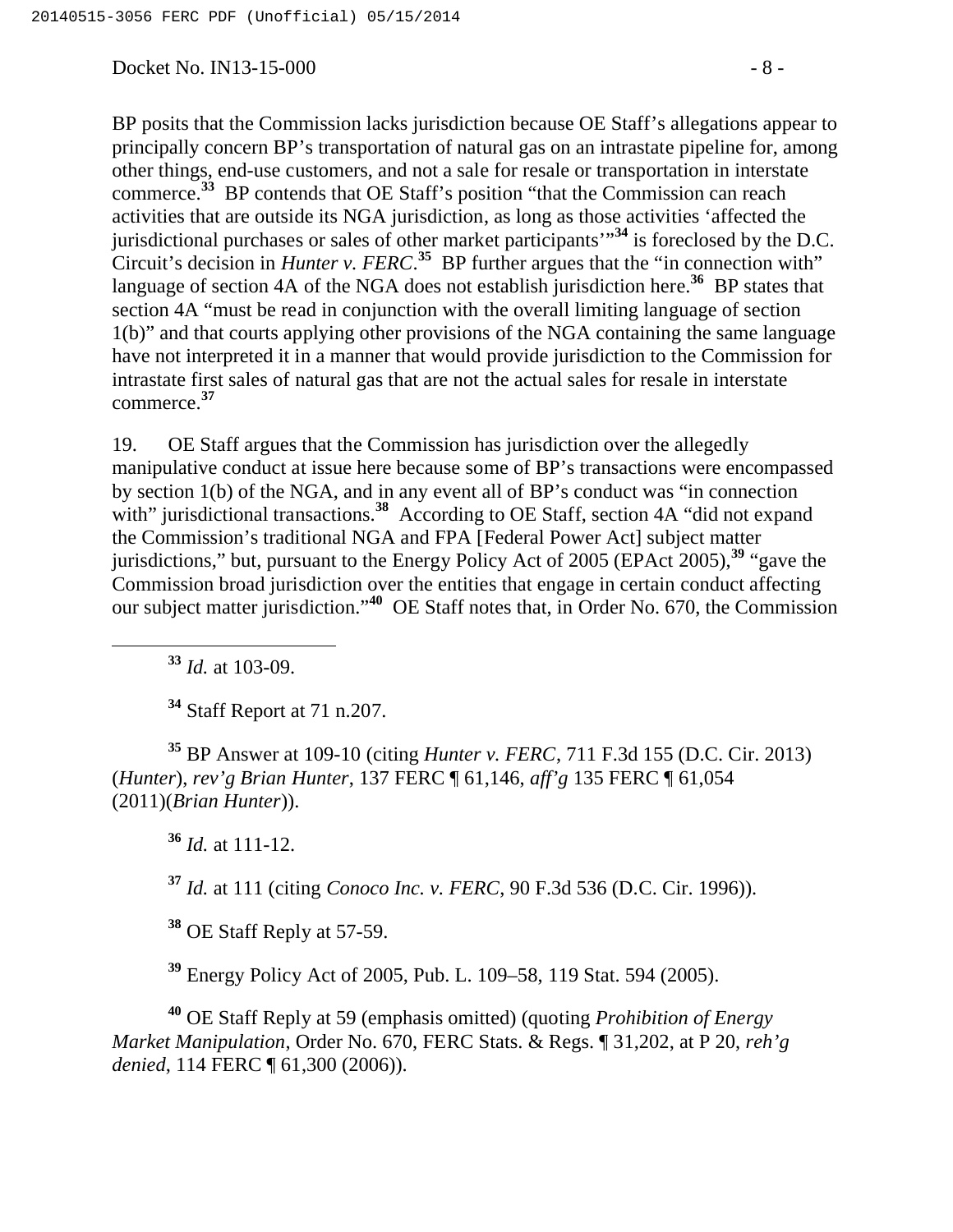Docket No. IN13-15-000 - 9 -

interpreted section 4A's "in connection with" language "'as encompassing situations in which there is a nexus between the fraudulent conduct of an entity and a jurisdictional transaction'" in that "'the entity must have intended to affect, or have acted recklessly to affect, a jurisdictional transaction.'"**<sup>41</sup>** OE Staff states that the allegations against BP are consistent with this principle because the alleged scheme directly affected jurisdictional transactions (namely, "FERC-jurisdictional natural gas sales transactions priced off the [Houston Ship Channel] index or transacted at [Houston Ship Channel]"), and so the Commission has jurisdiction to review the alleged scheme.**<sup>42</sup>** Finally, OE Staff avers that BP is mistaken in suggesting that the "in connection with" text of section 4A must follow judicial interpretations of the same text as used in different sections of the NGA.**<sup>43</sup>** OE Staff argues instead that the text of section 4A can be—and has been—interpreted in light of section 10(b) of the Securities Exchange Act, and cannot be cabined by pre-EPAct 2005 decisions interpreting different sections of the NGA.**<sup>44</sup>**

20. We interpret BP's arguments as posing both facial and factual challenges to our exercise of jurisdiction.**<sup>45</sup>** That is, BP asserts, on the one hand, that the Commission may not exercise jurisdiction here as a matter of law and, on the other, that OE Staff has presented insufficient facts to establish any such jurisdiction. As addressed below, we find that the Commission may exercise subject matter jurisdiction as a threshold legal matter in this proceeding. But we also hold that further fact-finding will be necessary to determine whether the alleged conduct at issue was, in fact, jurisdictional and/or "in connection with" jurisdictional transactions.

### **a. Facial Challenge to Jurisdiction**

21. The first question is whether we may exercise jurisdiction over the conduct alleged in the Staff Report. When presented with a facial challenge to jurisdiction, we accept as

**<sup>42</sup>** *Id.* at 55.

**<sup>43</sup>** *Id.* at 57-58.

**<sup>44</sup>** *Id.* at 61-64.

**<sup>45</sup>** *See Smith v. United States*, 518 F. Supp. 2d 139, 145 (D.D.C. 2007) (describing facial and factual challenges to jurisdiction).

**<sup>41</sup>** *Id.* at 60 (emphasis omitted) (quoting Order No. 670, FERC Stats. & Regs. ¶ 31,202 at P 22).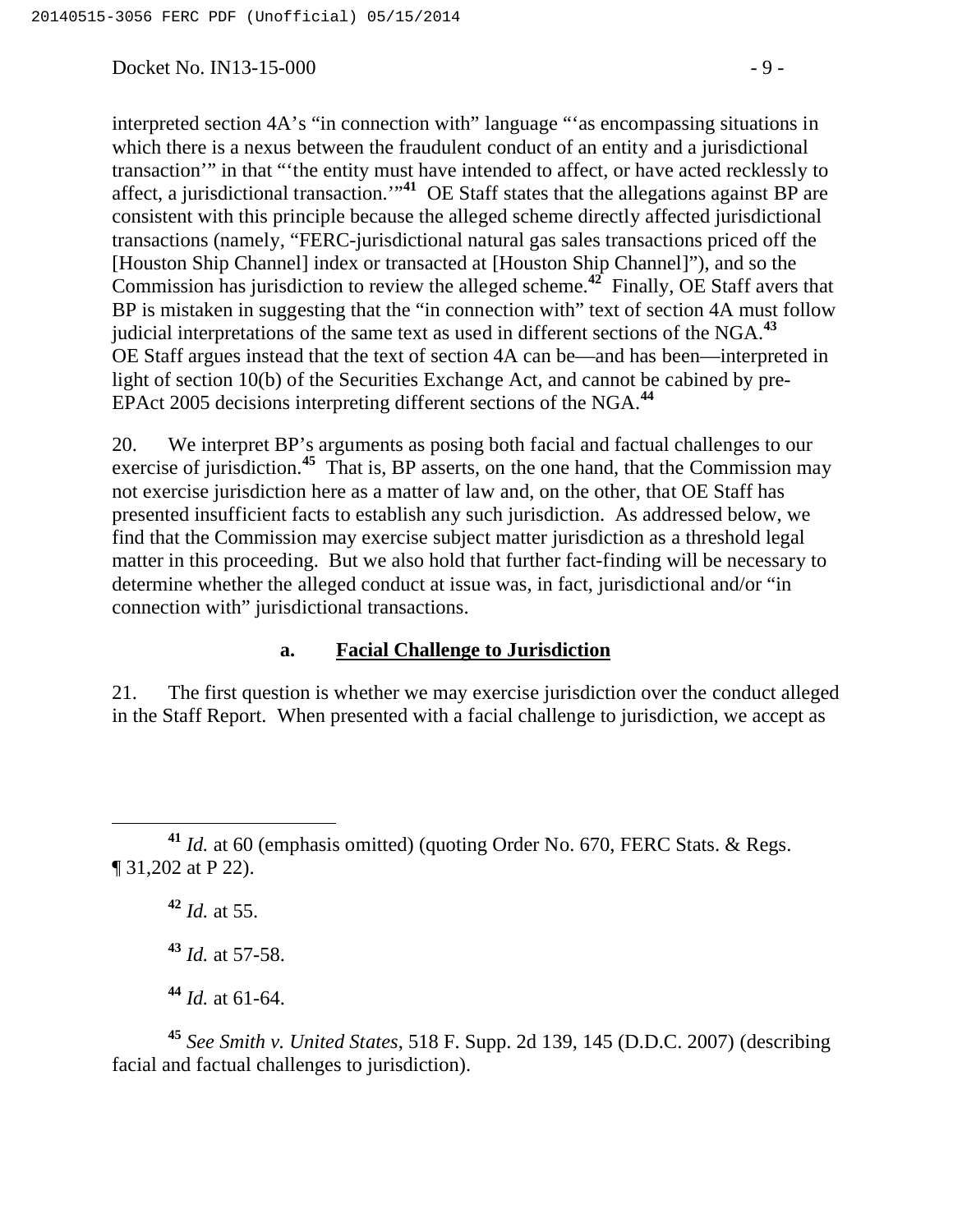Docket No. IN13-15-000 - 10 -

OE Staff alleges that BP's sales were encompassed by section 1(b) of the NGA, and that the manipulative scheme was "in connection with" jurisdictional transactions. BP disagrees, and argues that no jurisdictional transactions were affected by the alleged scheme. This dispute presents a genuine issue of material fact, and so will be addressed at the hearing. Therefore, our analysis here will focus instead on the threshold legal question of whether, pursuant to section 4A of the NGA and the Anti-Manipulation Rule, the Commission may assert jurisdiction over conduct that directly affects jurisdictional transactions. This also requires us to determine whether our "in connection with"

**<sup>47</sup>** *See* Order No. 670, FERC Stats. & Regs. ¶ 31,202 at PP 16, 20 n.34.

**<sup>46</sup>** Rule 217 of the Commission's Rules of Practice and Procedure, 18 C.F.R. § 385.217(b) (2013), addresses summary disposition but not motions to dismiss for lack of subject matter jurisdiction. In such circumstances, we may—but are not required to look to the Federal Rules of Civil Procedure for guidance. *See, e.g., Calif. ex rel. Brown v. Powerex Corp.*, 135 FERC ¶ 61,178, at P 116 & n.169 (2011) (noting that "the Commission is not strictly bound" by the Federal Rules) (citing *Corpus Christi Mgmt. Co.*, 28 FERC ¶ 62,284, at 63,506 (1984) (approving application of the Federal Rules when the circumstances are "sufficiently analogous . . . to serve as a guideline."). We find BP's argument respecting jurisdiction to be sufficiently analogous to issues frequently confronted by federal courts under the Federal Rules of Civil Procedure, and so we will look to judicial opinions "to serve as a guideline." Under analogous circumstances, the courts distinguish between facial and factual challenges to jurisdiction, and we think that is an appropriate distinction to apply here. *See Price v. Socialist People's Libyan Arab Jamahiriya*, 294 F.3d 82, 93 (D.C. Cir. 2002) ("where the defendant contests only the legal sufficiency of plaintiff's jurisdictional claims, ... dismissal is warranted if no plausible inferences can be drawn from the facts alleged that, if proven, would provide grounds for relief."); *see also Apex Digital, Inc. v. Sears, Roebuck & Co.*, 572 F.3d 440, 443 (7th Cir. 2009) ("Facial challenges [to jurisdiction] require only that the court look to the complaint and see if the plaintiff has sufficiently *alleged* a basis of subject matter jurisdiction."); *Martha's Vineyard/Dukes County Fishermen's Ass'n v. Locke*, 811 F. Supp. 2d 308, 313 (D.D.C. 2011) ("Where a motion to dismiss . . . makes a facial attack on the complaint, the reviewing court 'must accept as true all material allegations on the complaint, and must construe the complaint in favor of the complaining party.'").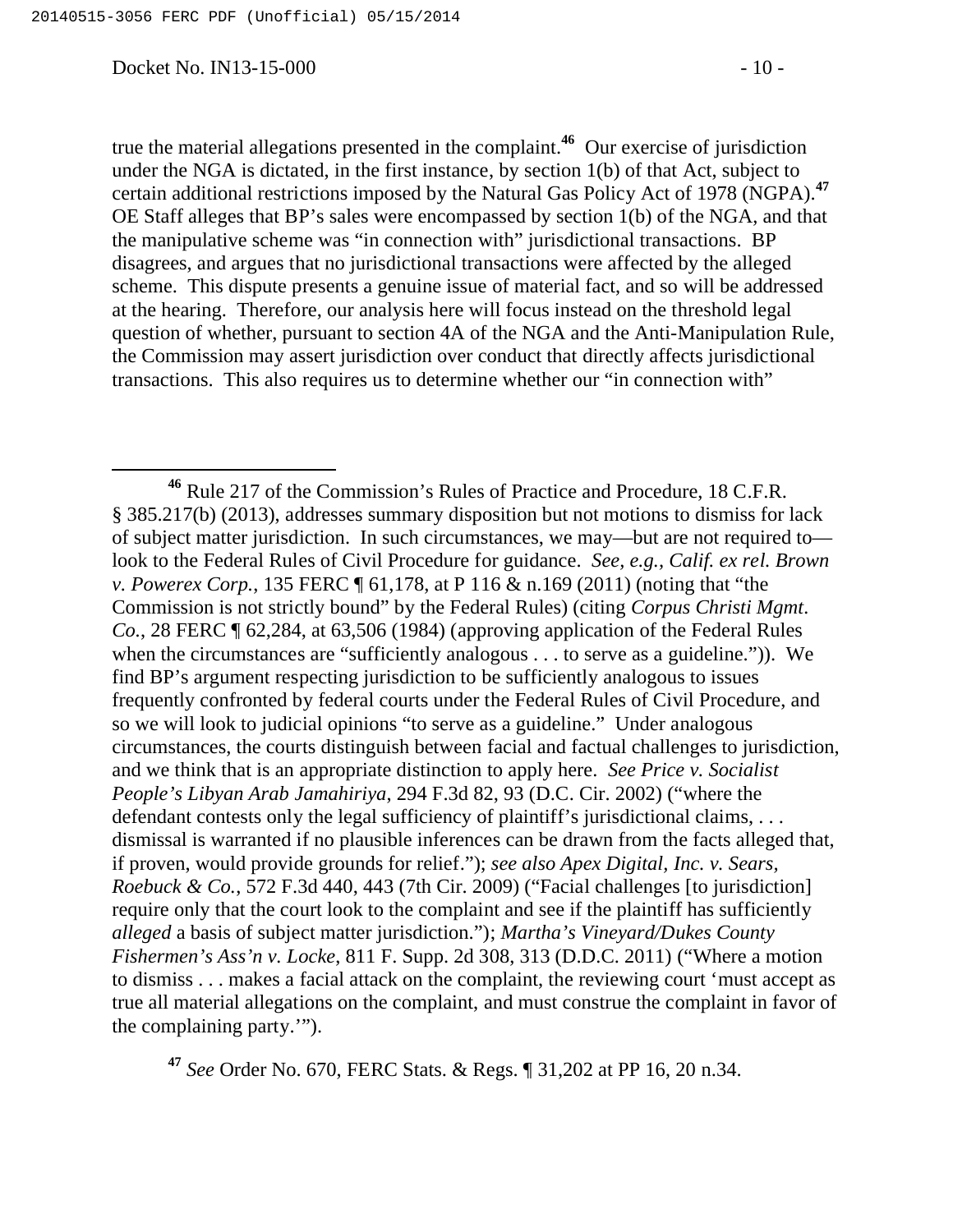Docket No. IN13-15-000 - 11 -

jurisdiction is foreclosed by prior precedent interpreting the same language in other sections of the NGA, or by the D.C. Circuit's recent decision in *Hunter*. **48**

22. BP contends that "the 'in connection with' language of section 4A of the NGA must be read in conjunction with the overall limiting language of section 1(b)" and that "courts have held that such language does not trump section 1(b)."**<sup>49</sup>** By this, BP appears to assert that the Commission may not exercise section 4A jurisdiction over any transaction that is not expressly covered by section 1(b), irrespective of any nexus between a non-jurisdictional manipulation and a jurisdictional transaction.**<sup>50</sup>**

23. That is incorrect as a matter of law. This is not a novel question, and our response today remains the same as the position that the Commission has consistently taken in this regard. Section 4A of the NGA encompasses "any entity" that "directly or indirectly . . . use[s] or employ[s], *in connection with the purchase or sale of natural gas . . . subject to the jurisdiction of the Commission*, any manipulative or deceptive device or contrivance."**<sup>51</sup>** Interpreting this provision in 2006, the Commission promulgated the Anti-Manipulation Rule**<sup>52</sup>** which was "patterned after the Securities and Exchange

**<sup>48</sup>** *Hunter*, 711 F.3d at 155.

**<sup>49</sup>** BP Answer at 111.

**<sup>50</sup>** BP's passing assertion that there is no federal jurisdiction over first sales is incorrect. *See* BP Answer at 110 n.16. While it is uncontroverted that first sales were removed from the Commission's *NGA jurisdiction* by the NGPA and the subsequent Natural Gas Wellhead Decontrol Act of 1989, Pub. L. No. 101-60, 103 Stat. 157 (1989), nevertheless it is erroneous to suggest that Congress abandoned *all* federal jurisdiction over first sales. Indeed, the statute itself indicates that the Commission continues to exercise limited jurisdiction over first sales, albeit in a significantly different manner than under the NGA as originally adopted. *See* 15 U.S.C. § 3431(c)(2) (2012) (authorizing Commission to deny guaranteed pass-through of costs to interstate pipelines when it "determines that the amount paid was excessive due to fraud, abuse, or similar grounds"); 18 C.F.R. § 2.300 (2013) (effectuating same). In any event, sales by an interstate or intrastate pipeline, or affiliate thereof, do not qualify as first sales except to the extent that the volumes sold are attributable to the company's own production. *See, e.g.*, *Distrigas of Mass., LLC*, 124 FERC ¶ 61,039, at P 16 n.24 (2008).

**<sup>51</sup>** 15 U.S.C. § 717c-1 (2012) (emphasis added).

**<sup>52</sup>** Order No. 670, FERC Stats. & Regs. ¶ 31,202 (codified at 18 C.F.R. §§ 1c.1, 1c.2).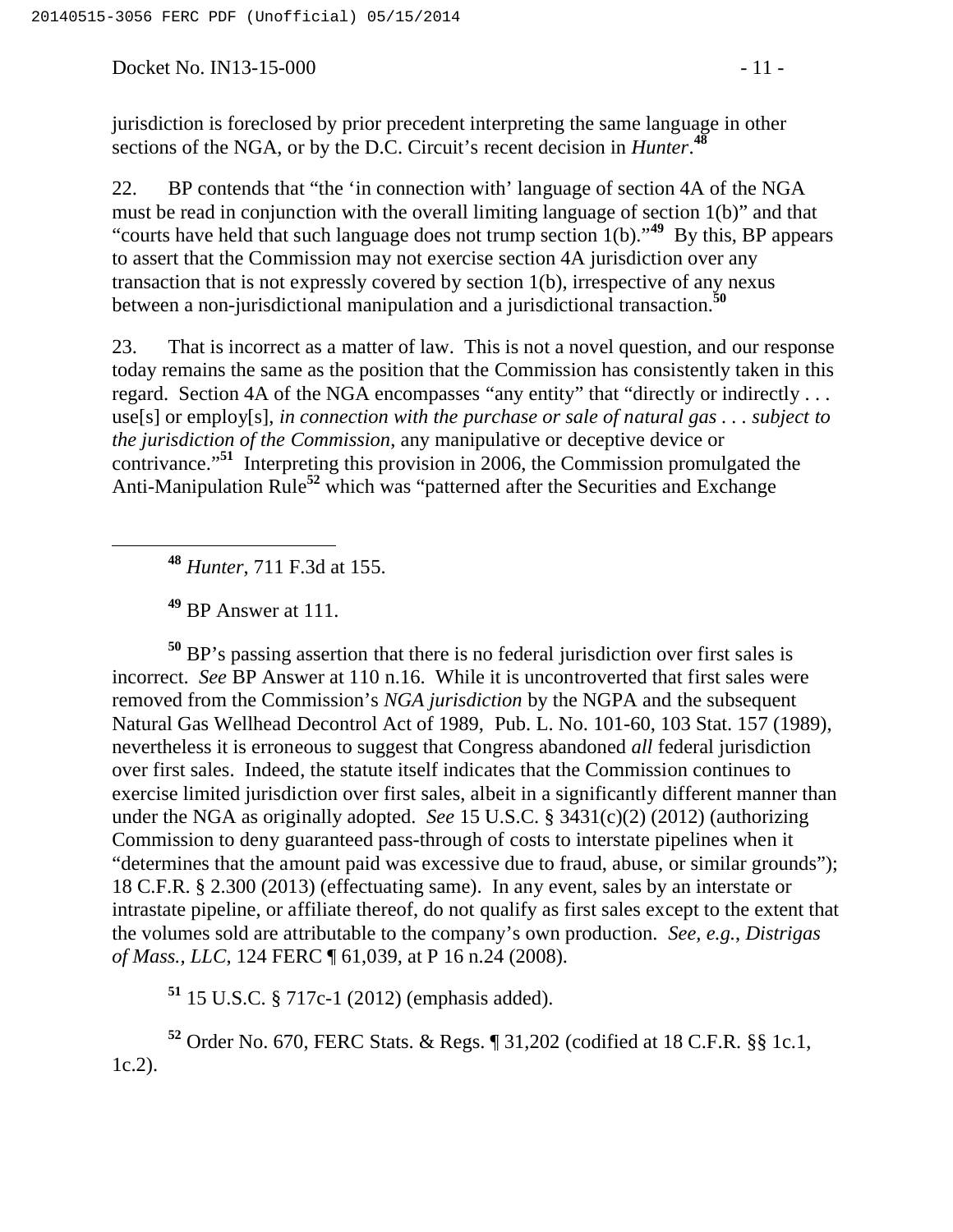Docket No. IN13-15-000 - 12 -

Commission's (SEC) Rule 10b-5,**<sup>53</sup>** and [was] 'intended to be interpreted consistent with analogous SEC precedent that is appropriate under the circumstances.<sup>"54</sup> In Order No. 670, the Commission interpreted the "in connection with" provision of section 4A of the NGA (and the corresponding text in section 222 of the FPA) "as encompassing situations in which there is a nexus between the fraudulent conduct of an entity and a jurisdictional transaction."**<sup>55</sup>** As explained there, EPAct 2005 established authority to investigate and penalize "any entity [who] engages in manipulation and the conduct is found to be 'in connection with' a jurisdictional transaction."**<sup>56</sup>** To assist market participants in understanding the scope of our manipulation authority under EPAct 2005, the Commission offered the following example in Order No. 670:

> any entity engaging in a non-jurisdictional transaction through a Commission-regulated RTO/ISO market, that acts with intent or with recklessness to affect the single price auction clearing price (which sets the price of both nonjurisdictional and jurisdictional transactions), would be engaging in fraudulent conduct in connection with a jurisdictional transaction and, therefore, would be in violation of the Final Rule.**<sup>57</sup>**

The Commission addressed a similar issue in *Barclays Bank PLC*. In the order assessing civil penalties in that proceeding, the Commission explained that the anti-manipulation provisions of the FPA and related regulations "reach . . . conduct that is 'in connection with' a jurisdictional transaction, which is understood to mean that 'the entity must have intended to affect, or have acted recklessly to affect, a jurisdictional transaction.'"**<sup>58</sup>** As

**<sup>53</sup>** 17 C.F.R. § 240.10b-5 (2005).

**<sup>54</sup>** Order No. 670, FERC Stats. & Regs. ¶ 31,202 at P 2; *see id.* P 22 (citing section 10(b) of the Securities Exchange Act of 1934, 15 U.S.C. § 78j(b)).

**<sup>55</sup>** *Id.* P 22.

**<sup>56</sup>** *Id.* P 16.

**<sup>57</sup>** *Id.* P 22.

**<sup>58</sup>** *Barclays Bank PLC*, 144 FERC ¶ 61,041, at P 113 (2013) (*Barclays*).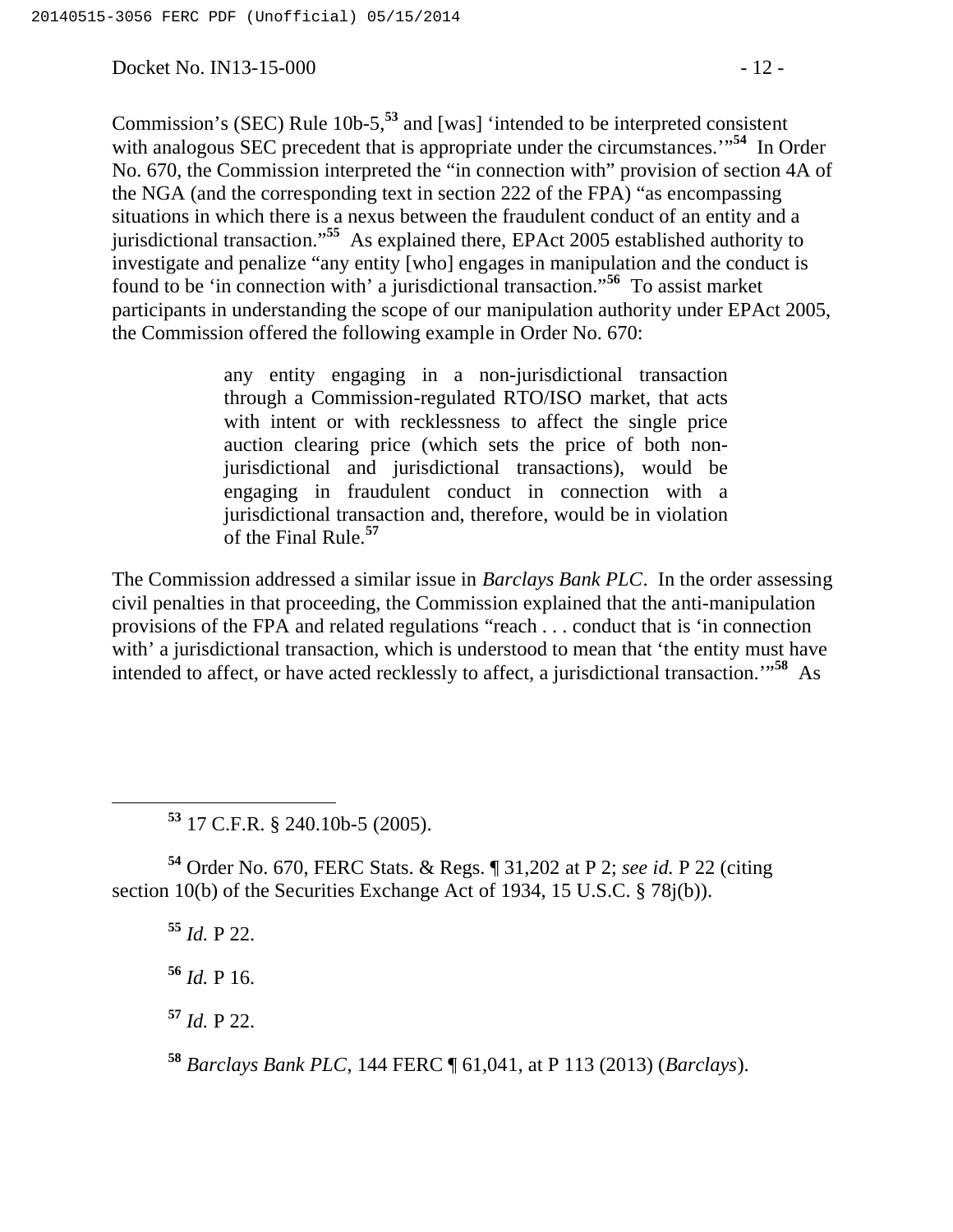Docket No. IN13-15-000 - 13 -

identical provisions of the NGA and FPA are interpreted identically,**<sup>59</sup>** these examples apply equally to the NGA. These examples also describe OE Staff's allegations. OE Staff has alleged that the *Gas Daily* index at Houston Ship Channel was (and is) a volume-weighted average ("which sets the price of both non-jurisdictional and jurisdictional transactions"), that BP "engag[ed] in a non-jurisdictional transaction" and acted with requisite intent "to affect" the daily price at Houston Ship Channel, and that BP's conduct therefore was "in connection with a jurisdictional transaction" in "violation of the Final Rule."**<sup>60</sup>** In short, setting aside the irrelevant fact that there are no markets in natural gas akin to RTOs or ISOs, the example of conduct "in connection with" a jurisdictional transaction provided in Order No. 670 is consistent with BP's alleged conduct in this proceeding.

24. In sum, BP's position cannot be squared with Commission precedent. BP has offered no persuasive reason for us to abandon the settled interpretation of EPAct 2005, and we will not do so today. Therefore, we find that the allegations, on their face, describe conduct that potentially violated section 4A of the NGA and the Anti-Manipulation Rule.

25. Furthermore, even if BP's proposition was not foreclosed by our prior orders, we would reject it nevertheless because OE Staff's allegations are consistent with the interpretation of the "in connection with" language found elsewhere in the NGA. To be sure, *Conoco Inc. v. FERC* held that the Commission's jurisdiction does not reach activities that it "expressly found are not within its § 1(b) jurisdiction," but in so doing it did not render meaningless the "in connection with" language of sections 4 and 5 of the NGA. Far from it: the court acknowledged that the Commission might exercise what it called "stand-by jurisdiction" over non-jurisdictional activity that was "intertwined with jurisdictional activities," and "that a non-jurisdictional entity could act in a manner that would change its status by enabling" activity that directly affects jurisdictional matters.<sup>61</sup> This is consistent with the approach that the D.C. Circuit took in an opinion issued shortly after *Conoco*, in which it noted that "the Commission ordinarily has the authority to consider a matter beyond its jurisdiction *if the matter affects jurisdictional sales*—at

**<sup>59</sup>** The Supreme Court has explained that "the relevant provisions of [the FPA and the NGA] 'are in all material respects substantially identical'" and therefore it is the Court's "established practice of citing interchangeably decisions interpreting the pertinent sections of the two statutes." *Ark. La. Gas Co. v. Hall*, 453 U.S. 571, 577 n.7 (1981).

**<sup>60</sup>** *See* Staff Report at 30 n.105, 71 & n.207; OE Staff Reply at 55-56.

**<sup>61</sup>** *Conoco Inc. v. FERC*, 90 F.3d 536, 549, 552 (D.C. Cir. 1996).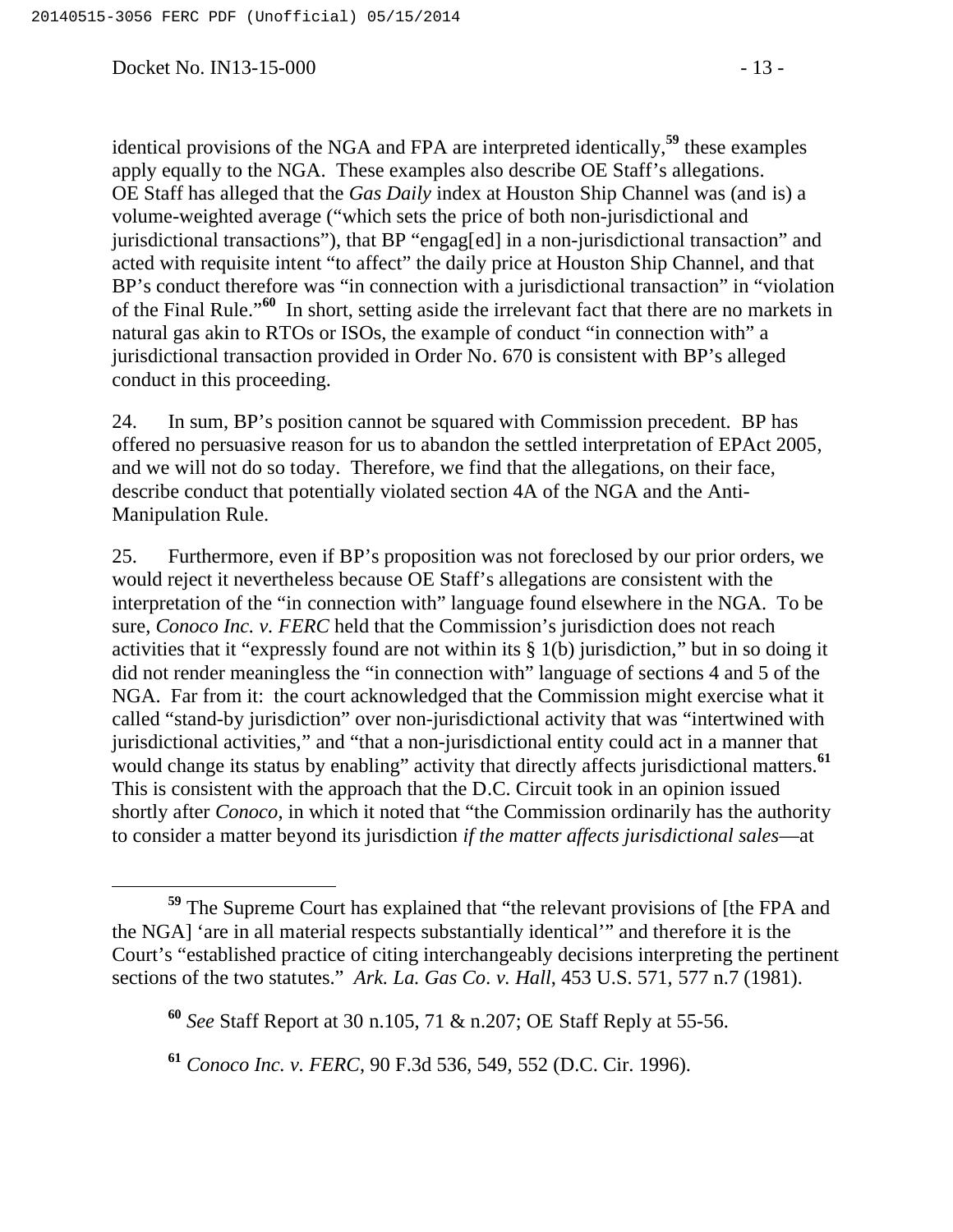Docket No. IN13-15-000 - 14 -

least if there would otherwise be a regulatory gap."**<sup>62</sup>** In the years since *Conoco*, the Commission has continued to follow this approach by exercising its "in connection with" authority when non-jurisdictional conduct is intertwined with, or directly affects, jurisdictional activity or sales.**<sup>63</sup>** As the Commissioned recently explained, while "the 'in connection with' language of sections 4 and 5 does not constitute a grant of authority to the Commission to regulate gathering [a non-jurisdictional activity] *independent of its effect on jurisdictional transportation*,"**<sup>64</sup>** nevertheless "Commission jurisdiction may be found where necessary to avoid a regulatory gap"**<sup>65</sup>** or where the non-jurisdictional conduct affects jurisdictional matters in such a way that it "would frustrate the NGA's statutory purpose."**<sup>66</sup>** Thus, the Commission

> may assert NGA sections 4 and 5 "in connection with" jurisdiction over the activities of an affiliated gatherer, when (1) the gatherer has used its market power over gathering to benefit the pipeline in its performance of jurisdictional transportation or sales service and (2) that benefit is contrary to the Commission's policies concerning jurisdictional services adopted pursuant to the NGA.**<sup>67</sup>**

In other words, "[w]hile the Commission does not have jurisdiction over gathering because of the exemption of [gathering found in] Section 1(b) of the NGA, it does have jurisdiction over rates charged by interstate pipelines for gathering service under

 **<sup>62</sup>** *Altamont Gas Transmission Co. v. FERC*, 92 F.3d 1239, 1248 (D.C. Cir. 1996) (emphasis added).

**<sup>63</sup>** *See, e.g.*, *Williston Basin Interstate Pipeline Co.*, 119 FERC ¶ 61,243, at P 7 n.4 (2007) (*Williston Basin*); *Criteria for Reassertion of Jurisdiction over the Gathering Services of Natural Gas Co. Affiliates*, 118 FERC ¶ 61,114 (2007); *Equitrans, L.P.*, 109 FERC ¶ 61,209, at P 3 n.1 (2004) (*Equitrans*).

**<sup>64</sup>** *Criteria for Reassertion of Jurisdiction over the Gathering Services of Natural Gas Co. Affiliates*, 118 FERC ¶ 61,114 at P 42 (emphasis added).

**<sup>65</sup>** *Id.* P 44. **<sup>66</sup>** *Id.* P 51. **<sup>67</sup>** *Id.*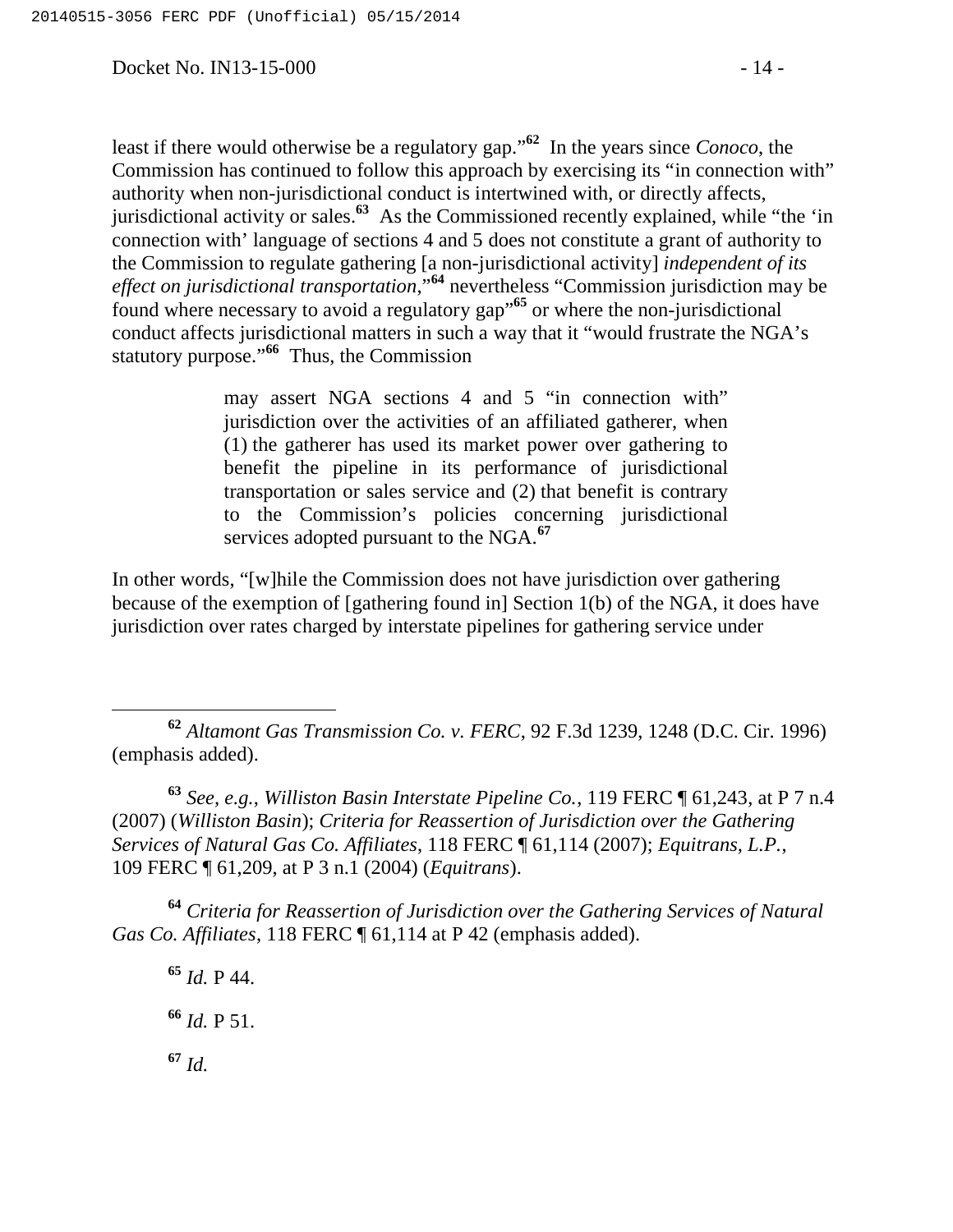Docket No. IN13-15-000 - 15 -

Section 4(a) of the NGA because gathering rates are 'in connection with' jurisdictional transportation."**<sup>68</sup>**

26. The allegations here are that even if BP's conduct was not jurisdictional, nevertheless it was intertwined with, and affected, jurisdictional sales. Under the alleged facts, we would rightfully assert jurisdiction under section 4A over BP's alleged conduct even if the "in connection with" language of section 4A had been given the same meaning as used in sections 4 and 5 of the NGA. OE Staff has alleged that BP's use of non-jurisdictional transactions and transportation to manipulate the Houston Ship Channel *Gas Daily* index affected jurisdictional transactions whose settlement price was based on that index. That establishes the necessary connection between the alleged conduct and matters directly within our jurisdiction under section 4A, and so we would rightfully invoke our "stand-by" authority to regulate (and, if necessary, to penalize) manipulative conduct that was "in connection with" jurisdictional sales. To find otherwise would not only frustrate the purpose of the NGA by allowing entities to manipulate the price of interstate natural gas, but it would leave the alleged conduct in a "regulatory gap" because the states may not regulate NGA-jurisdictional natural gas rates.

27. Finally, *Hunter* is inapposite. *Hunter* presented a dispute between two federal agencies concerning the extent of their respective jurisdictional statutes, and the court determined that Hunter's manipulative scheme was subject to the Commodity Futures Trading Commission's (CFTC) exclusive jurisdiction because the scheme was carried out in the futures market (where the CFTC's jurisdiction is exclusive).**<sup>69</sup>** Here, BP asserts that OE Staff's allegations relate only to BP's transport and sale of intrastate gas, which is not subject to the jurisdiction of the NGA. BP then claims that *Hunter* prohibits the Commission from asserting jurisdiction over such intrastate gas even if BP had employed such actions "in connection" with jurisdictional transactions in a manipulative scheme. BP thus likens the CFTC's exclusive jurisdiction to Congress' reservation of certain natural gas matters to the states, and suggests that the *Hunter* analysis applies here because "Congress drafted Section 1(b) of the NGA to exclude from federal jurisdiction

**<sup>68</sup>** *Williston Basin*, 119 FERC ¶ 61,243 at P 7 n.4; *Equitrans, L.P.*, 109 FERC ¶ 61,209 at P 3 n.1. *Cf. S. Nat. Gas Co., LLC High Point Gas Transmission, LLC*, 143 FERC ¶ 61,207, at PP 72-73 (2013) (election not to assess a rate for gathering services eliminated requirement "to submit a rate for gathering services provided in connection with its jurisdictional transmission services.").

**<sup>69</sup>** *See Hunter*, 711 F.3d at 158-60 (citing *Salleh v. Christopher*, 85 F.3d 689, 691- 92 (D.C.Cir.1996)).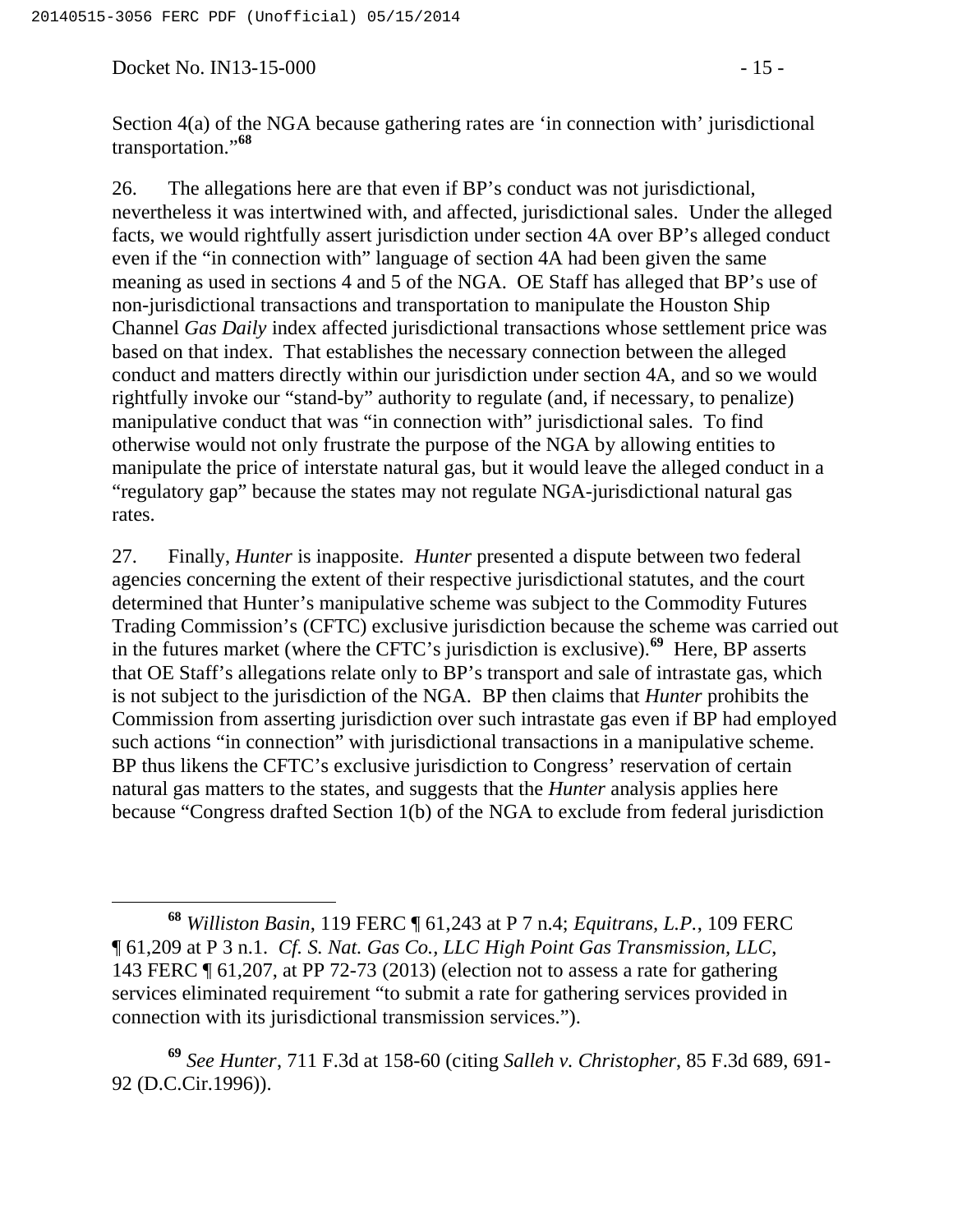Docket No. IN13-15-000 - 16 -

intrastate sales, transactions on intrastate pipelines, direct consumer sales, and first sales."**<sup>70</sup>** BP is mistaken.

28. As an initial matter, because the case involved "'two competing governmental entities assert[ing] conflicting jurisdictional claims'" the *Hunter* court did not apply *Chevron* deference to either agency's construction of the statute.<sup>71</sup> In the absence of *Chevron* deference, the court was able to make its own *de novo* determination concerning the competing statutory provisions. Here, of course, that concern is not present, and so were this issue to arise before a court, *Chevron* deference would apply to Order No. 670's interpretation (addressed above) of the "in connection with" statutory language of section 4A.**<sup>72</sup>** As addressed above, OE Staff's allegations fall squarely within the ambit of Order No. 670.

29. Moreover, BP is incorrect that the Commission's jurisdiction here is precluded by a grant of exclusive jurisdiction as in *Hunter*. **<sup>73</sup>** The NGA reserves limited jurisdiction to the states, but does not provide them with *exclusive* jurisdiction, in contrast to the CFTC's statutory exclusive jurisdiction over future markets at issue in *Hunter*. Accordingly, a state's jurisdiction does not prevent the Commission from exercising its authority to prohibit natural gas market manipulation even when a state is regulating transactions within its purview. Indeed, when both jurisdictional and non-jurisdictional regulatory programs are at issue, it is federal jurisdiction that prevails: the Supreme Court has repeatedly held that states may not directly regulate the price of Commissionjurisdictional transactions or "indirectly achieve the same result."**<sup>74</sup>**

**<sup>70</sup>** BP Answer at 110 n.16.

**<sup>71</sup>** *Hunter*, 711 F.3d at 157 (citing *Salleh v. Christopher*, 85 F.3d 689, 691-92 (D.C. Cir. 1996)).

**<sup>72</sup>** *See supra* P 23 (discussing the Commission's interpretation of section 4A's "in connection with" in Order No. 670).

**<sup>73</sup>** *See* BP Answer at 110.

**<sup>74</sup>** *N. Natural Gas Co. v. State Corp. Comm'n of Kan.*, 372 U.S. 84, 91 (1963) (citations omitted). In that case, the court ruled that the NGA prohibits states from enacting laws that would have the effect of directly regulating the prices of NGAjurisdictional gas. *Id*. at 91-92. Similarly, states may not "bar regulated utilities from recovering FERC-mandated wholesale costs." *Ky. W. Va. Gas Co. v. Pa. Pub. Util. Comm'n*, 862 F.2d 69, 73-74 (3d Cir. 1988). Nor may states enact rules respecting the issuance of securities that would have the direct effect of regulating jurisdictional entities. *Schneidewind v. ANR Pipeline Co.*, 485 U.S. 293, 300-11 (1988).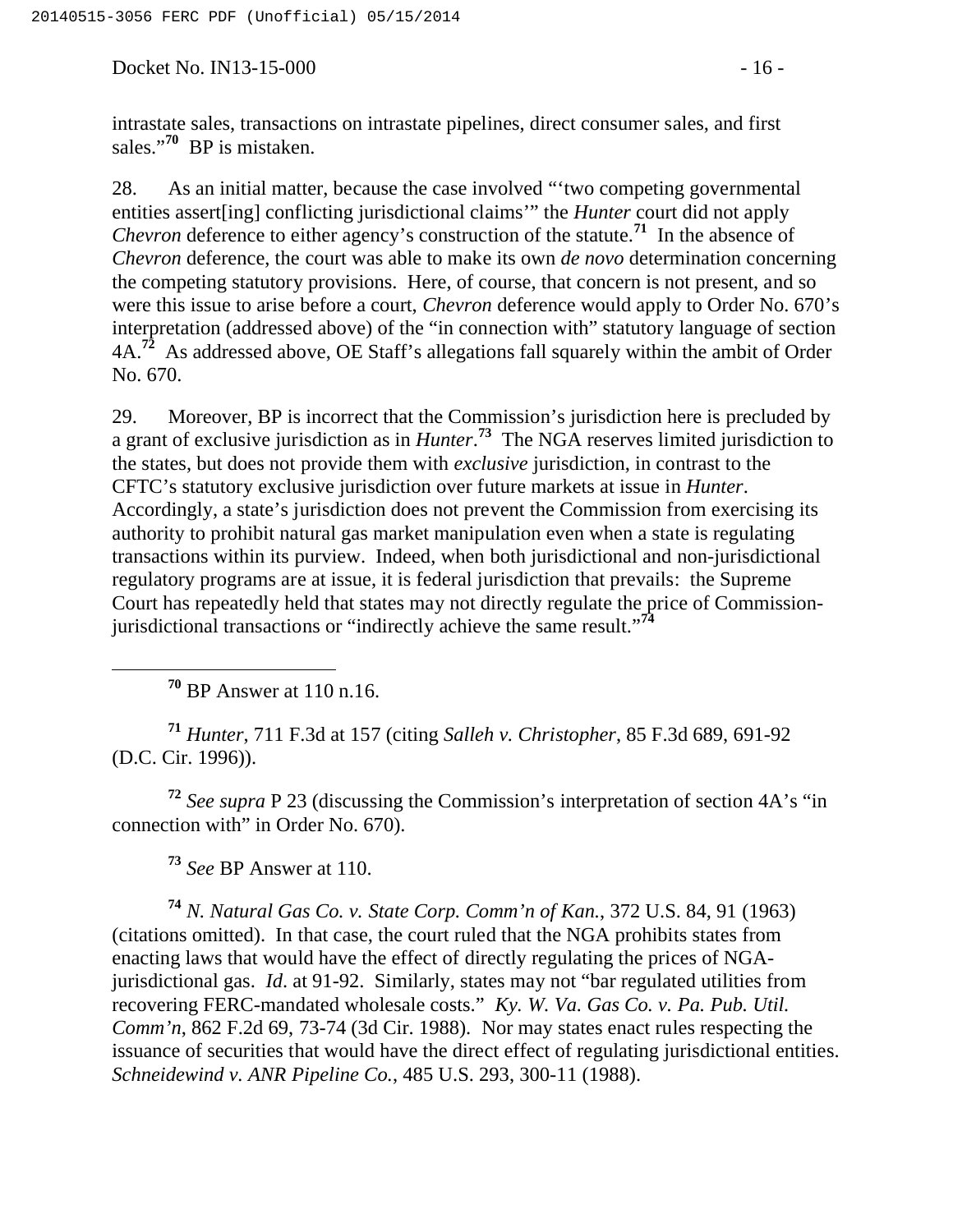Docket No. IN13-15-000 - 17 -

30. BP's proposal, on the other hand, risks creating a regulatory gap**<sup>75</sup>** in which entities potentially could escape liability for manipulating the price of jurisdictional transactions simply by restricting their manipulative conduct to non-jurisdictional activities. But our duty to protect jurisdictional markets from manipulation may not be stymied by this simple expedient. Congress directed the Commission to prevent market manipulation and provided the Commission with authority to reach otherwise non-jurisdictional conduct that is "in connection with" jurisdictional matters. Accordingly, our "in connection with" authority encompasses matters directly or indirectly affecting jurisdictional transactions.

31. Lastly, BP misconstrues *Hunter* when it asserts that the D.C. Circuit concluded that Hunter's trading was not "in connection with" Commission-jurisdictional transactions.**<sup>76</sup>** The court did not circumscribe the reach of FERC's Anti-Manipulation Rule to otherwise non-jurisdictional transactions. Indeed, in construing the Commission's "in connection with" authority, the court ruled "FERC is free to prohibit manipulative trading in markets outside the CFTC's exclusive jurisdiction."**<sup>77</sup>**

## **b. Factual Challenge to Jurisdiction**

32. BP disputes whether OE Staff has alleged facts that support jurisdiction. OE Staff alleges two bases for jurisdiction—that some of BP's allegedly manipulative sales were jurisdictional, and that all of the allegedly manipulative sales were "in connection with" jurisdictional transactions.**<sup>78</sup>** BP and OE Staff disagree about the factual allegations necessary to establish the jurisdictional status of BP's sales as well as the alleged nexus between the alleged misconduct and jurisdictional transactions. These issues must be addressed at the hearing ordered below. Specifically, we direct the ALJ to consider the disputed facts and determine whether BP has engaged in misconduct "in connection with" jurisdictional transactions.

**<sup>77</sup>** *Hunter*, 711 F.3d at 160.

**<sup>78</sup>** *See* Staff Report at 71 & n.207.

**<sup>75</sup>** The Supreme Court has long held that, in enacting the NGA, Congress intended that "there would be no 'gaps' for private interests to subvert the public welfare." *Fed. Power Comm'n v. La. Power & Light Co.*, 406 U.S. 621, 631 (1972).

**<sup>76</sup>** BP Answer at 110.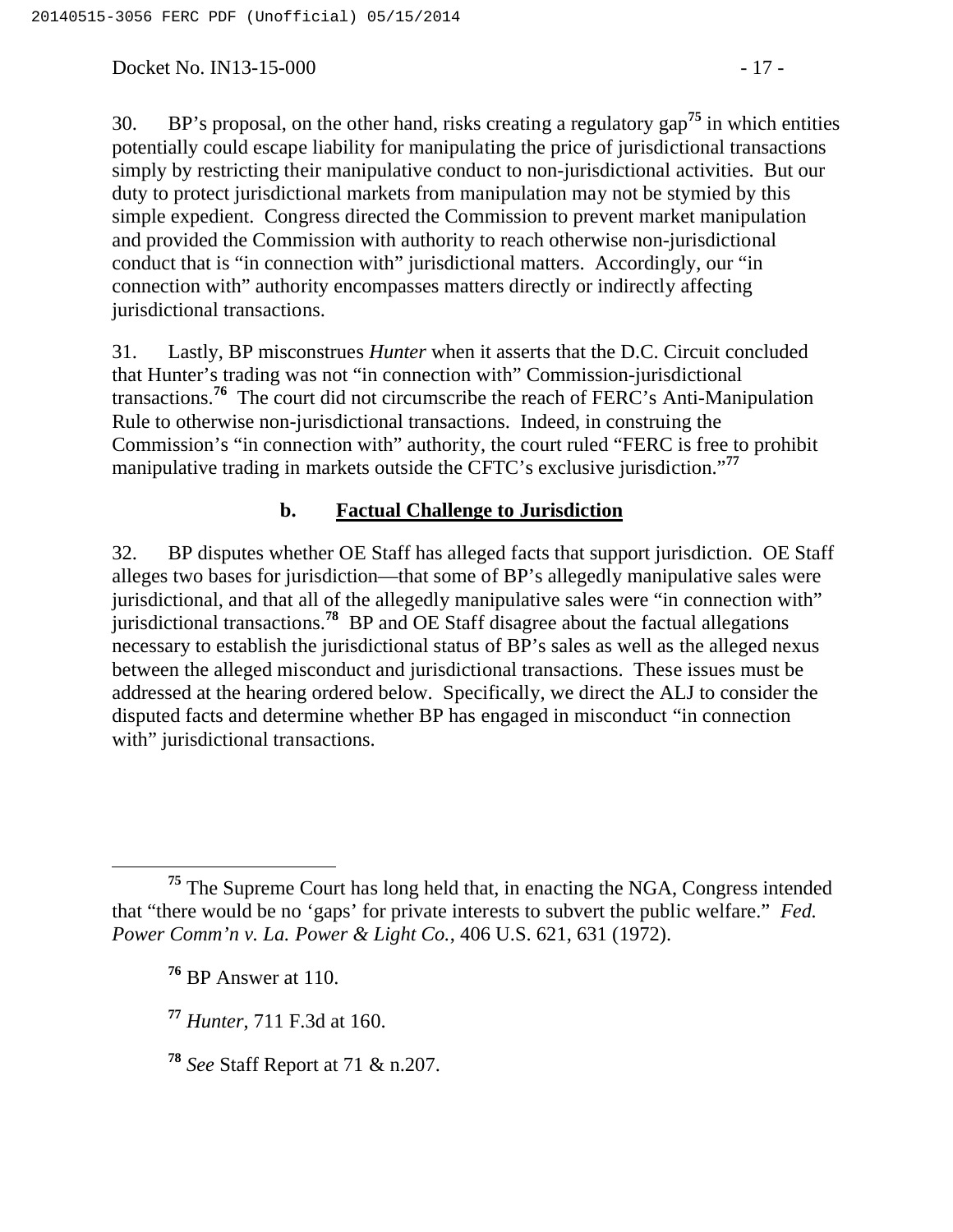Docket No. IN13-15-000 - 18 -

### **B. Notice and Conduct within the Scope of the Anti-Manipulation Rule**

#### **1. BP's Position**

33. BP states that "[b]asic principles of due process require any administrative agency to provide 'notice of the actions they consider unlawful.'"**<sup>79</sup>** BP contends that the Staff Report failed to "provide a coherent explanation of the specific conduct it would have the Commission proscribe and punish as market manipulation."**<sup>80</sup>** BP asserts that "[w]hen the Commission adopted its anti-manipulation rule in Order No. 670, it told market participants [that] '[w]e intend to adapt analogous securities precedents as appropriate to specific facts, circumstances, and situations that arise in the energy industry.'"**<sup>81</sup>** BP contends that: (i) no federal court decision has adopted the theory of "marking the open" or "framing the market," on which the Staff Report is based;**<sup>82</sup>** (ii) "open-market activity, without more, cannot constitute market manipulation" under applicable precedent respecting SEC Rule 10b-5;**<sup>83</sup>** and (iii) open-market trading cannot be manipulative if

 **<sup>79</sup>** BP Answer at 112 (citing *Kourouma v. FERC*, 723 F.3d 274, 279 (D.C. Cir. 2013) (finding sufficient notice) (citation omitted)).

**<sup>80</sup>** *Id*. (capitalizations omitted). According to BP, "Enforcement Staff alleges in hindsight that the [BP Southeast Gas Trading Desk] team's trades just weren't profitable enough," and that such a "test" for manipulation "is tantamount to the infamous definition of pornography: '[we] know it when [we] see it.'" *Id*. at 113 (citing *Jacobellis v. Ohio*, 378 U.S. 184, 197 (1964) (Stewart, J., concurring)).

**<sup>81</sup>** BP Answer at 113 (citing Order No. 670, FERC Stats. & Regs. ¶ 31,202 at P 30).

**<sup>82</sup>** *Id*. at 114. BP faults OE Staff for relying on a 2010 Financial Industry Regulatory Authority (FINRA) enforcement decision, which "was based not only on the timing of trades but also on specific evidence showing an intent to move prices," and the 2011 National Association of Securities Dealers (NASD) Sanction Guidelines, both of which post-date the conduct at issue here. *Id*. (citing 2010 FINRA decision in *Dep't. of Enforcement v. Brokaw*, 2010 FINRA Discip. LEXIS 34 (June 11, 2010) and 2011 NASD Sanction Guidelines). BP then contends the Administrative Procedure Act would not allow "the Commission [to] adopt a newly fabricated theory never adopted by any federal court decision on the strength of facially distinguishable administrative cases issued two years after the conduct at issue occurred." *Id*. at 114-15.

**<sup>83</sup>** *Id*. at 115-16 (citing *ATSI Communications, Inc. v. Shaar Fund, Ltd*., 493 F.3d 87, 101 (2d Cir. 2007) ("[S]hort selling – even in high volumes – is not, by itself, manipulative."); *In re Amaranth Natural Gas Commodities Litig.*, 587 F. Supp. 2d 513,

(continued…)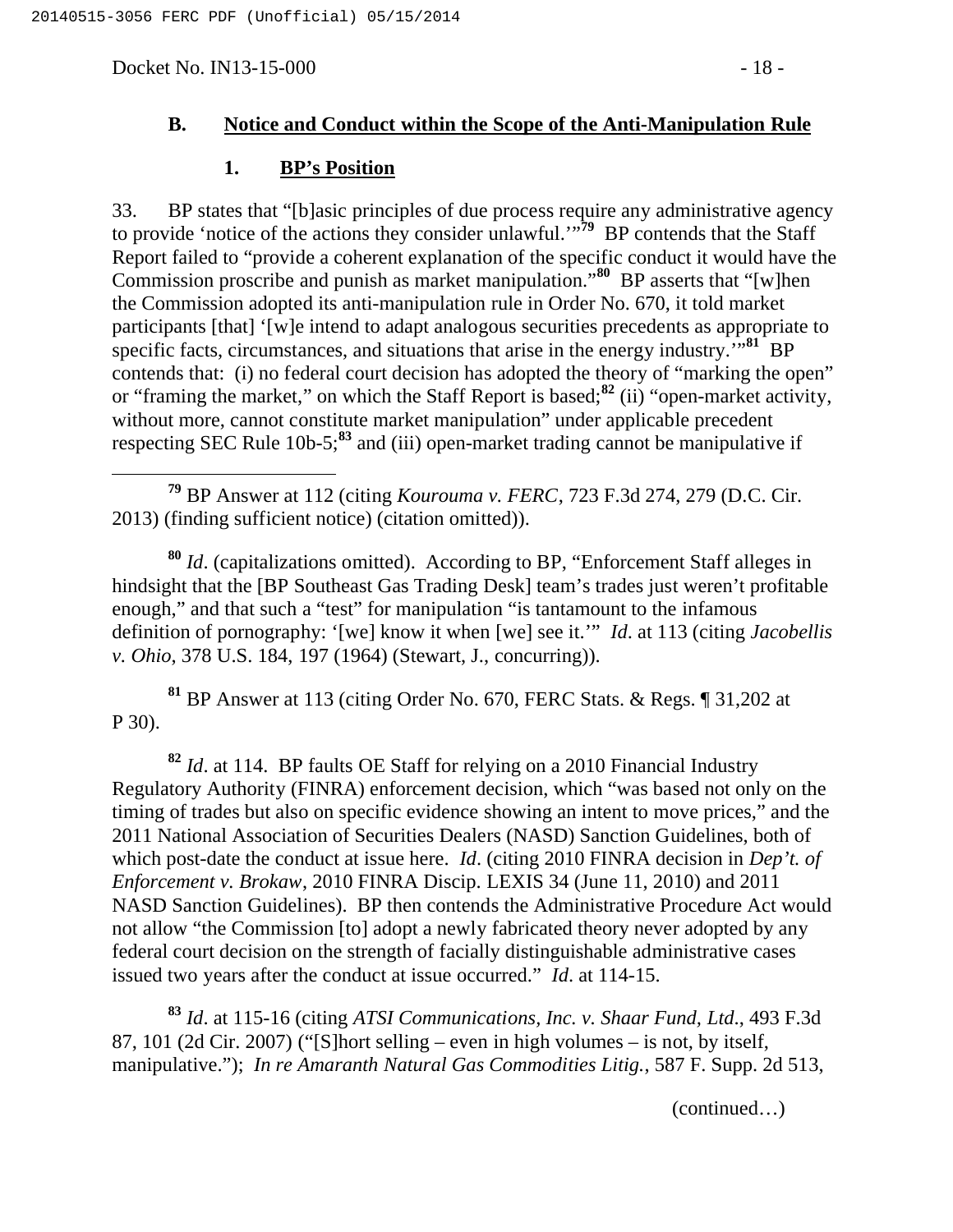Docket No. IN13-15-000 - 19 -

justified by a legitimate economic strategy.**<sup>84</sup>** BP concludes that insofar as it "has shown that the trading activity described in the [OE] Staff Report is supported by legitimate economic rationales," the Show Cause Order should be dismissed.**<sup>85</sup>**

### **2. OE Staff's Position**

34. OE Staff asserts that "the Commission is not obliged to specify in advance every potential activity that could lead to a future enforcement action."**<sup>86</sup>** Rather, OE Staff avers that BP's "Texas team traders *intentionally* sold physical gas uneconomically to benefit their financial position tied to the [Houston Ship Channel] indices," which is conduct that falls squarely within the Anti-Manipulation Rule and requires no additional notice.<sup>87</sup> OE Staff also argues that "marking the open" is "conceptually similar" to socalled "marking the close" in securities cases. In particular, OE Staff contends that the question of whether this theory has been adopted by a federal court is irrelevant because BP's "Texas team sold gas at [Houston Ship Channel] with the intent to suppress the [Houston Ship Channel] *Gas Daily* index in several ways, not just by 'marking the open,' . . . [in a] multi-pronged manipulative scheme" that cannot be compartmentalized.**<sup>88</sup>** OE Staff further asserts that the Commission and federal securities law precedent recognize that open-market transactions, combined with the requisite *scienter*, can support a claim of market manipulation.<sup>89</sup> Finally, OE Staff disputes that evidence of

534 (S.D.N.Y. 2008), *aff'd*, 730 F.3d 170 (2d Cir. 2013) ("[E]ntering into futures contracts or swaps, without more, cannot constitute commodities manipulation.")).

**<sup>84</sup>** *Id*. at 116-17 (citing *SEC v. Masri*, 523 F. Supp. 2d 361, 372 (S.D.N.Y. 2007); *Amaranth*, 587 F. Supp. 2d at 534-35).

**<sup>85</sup>** *Id.* at 117-18.

 $\overline{a}$ 

**<sup>86</sup>** OE Staff Reply at 79-80 & nn.143 (citing *Barclays*, 144 FERC ¶ 61,041 at P 43), 145 (citing *Maynard v. Cartwright*, 486 U.S. 356, 361 (1988))).

**<sup>87</sup>** *Id.* at 80.

**<sup>88</sup>** *Id.* at 81-82.

**<sup>89</sup>** *Id.* at 81-83 (citing, *inter alia*, *Barclays*, 144 FERC ¶ 61,041 at PP 50-58); *id*. at 83 & n.151 (citing, *inter alia*, *Amaranth Natural Gas*, 587 F. Supp. 2d at 534 (finding under the Commodity Exchange Act that "entering into futures contracts or swaps, without more, cannot constitute commodities manipulation," but also stating that "the additional factor need not be a misstatement or omission" and "a legitimate transaction combined with an improper motive is commodities manipulation")).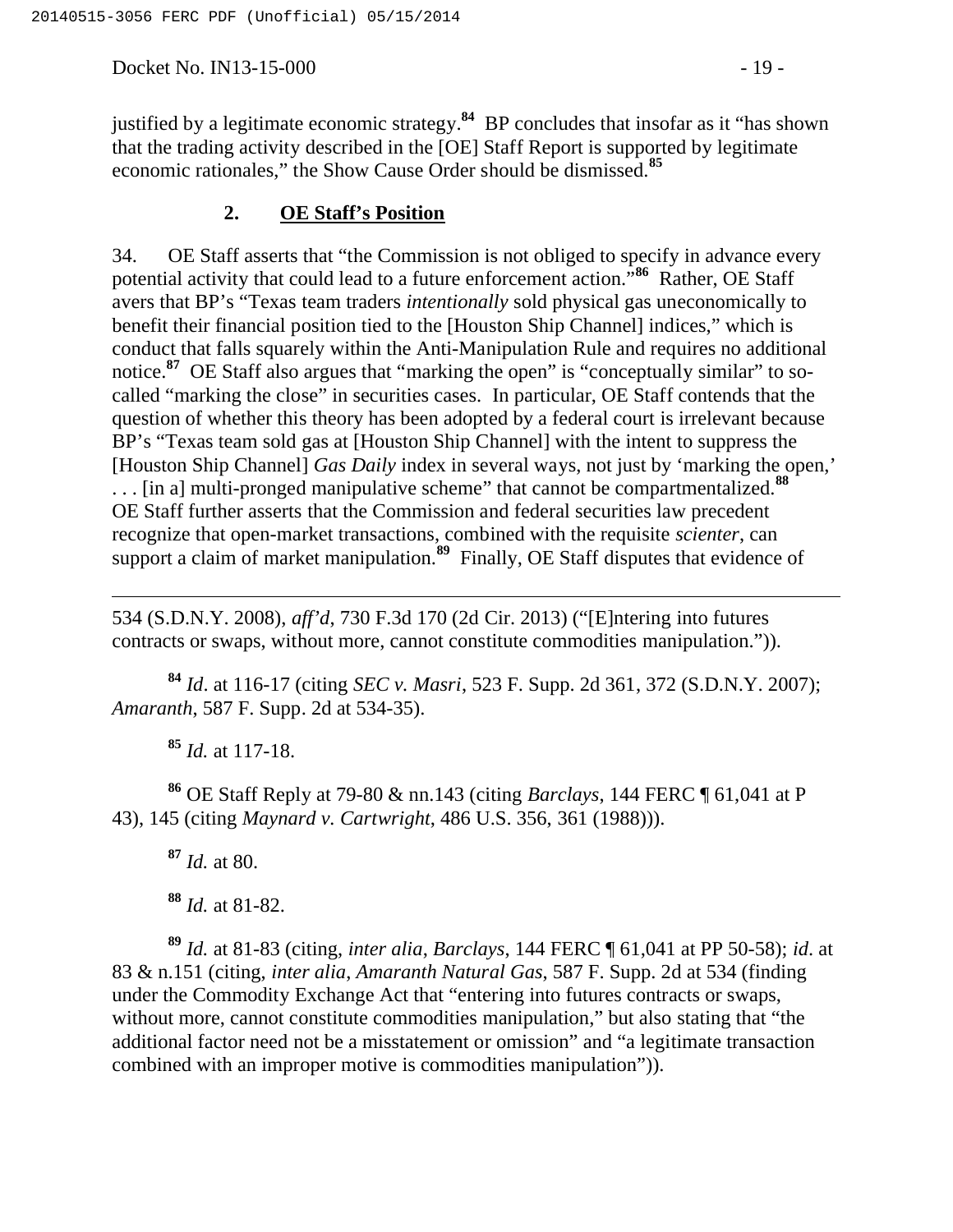Docket No. IN13-15-000 - 20 -

"legitimate economic strategy" commingled with a manipulative purpose can defeat a claim for manipulation.**<sup>90</sup>**

# **3. Commission's Determination**

### **a. Notice**

35. We find that the administrative requirement of notice of an alleged violation of the Anti-Manipulation Rule has been met.**<sup>91</sup>** The Staff Report appended to the Show Cause Order sets forth in detail the conduct that allegedly violated section 4A of the NGA and the Anti-Manipulation Rule. Briefly stated, OE Staff alleges that traders on BP's Southeast Gas Trading Desk entered into uneconomic physical transport and trading of natural gas—so-called "marking" or "banging the open," and "framing the market" between the Katy and Houston Ship Channel hubs as part of a manipulative scheme to suppress the Houston Ship Channel *Gas Daily* index, and that this scheme was motivated by a desire to benefit certain physical and financial positions held by BP whose price was set by the same index.**<sup>92</sup>**

36. We find that OE Staff alleges a type of conduct that would violate the Anti-Manipulation Rule as a threshold legal matter. In Order No. 670, the Commission prohibited entities from "us[ing] a fraudulent device, scheme or artifice , . . . or engag[ing] in any act, practice, or course of business that operates or would operate as a fraud or deceit upon any entity."**<sup>93</sup>** Order No. 670 emphasizes that it prohibits "the use or employment of *any* device, scheme, or artifice to defraud."**<sup>94</sup>** The Commission further explained that "[f]raud is a question of fact that is to be determined by all the circumstances of the case" and that "include[s] any action, transaction, or conspiracy for the purpose of impairing, obstructing or defeating a well-functioning market."**<sup>95</sup>** The Commission thus gave notice that engaging in *any* scheme or device for the purpose of affecting (i.e., impairing, obstructing, or defeating) a "well-functioning market" could fall

**<sup>95</sup>** *Id*.

**<sup>90</sup>** *Id.* at 83 & n.152 (citing *Barclays*, 144 FERC ¶ 61,041 at P 70 ("The Anti-Manipulation Rule requires manipulative intent; it does not require *exclusively*  manipulative intent."); *Masri*, 523 F. Supp. 2d at 373-75).

**<sup>91</sup>** *See generally* 5 U.S.C. § 554(b) (2012).

**<sup>92</sup>** *See* Show Cause Order, 144 FERC ¶ 61,100 at P 2.

**<sup>93</sup>** Order No. 670, FERC Stats. & Regs. ¶ 31,202 at P 49.

**<sup>94</sup>** *Id.* P 50 (emphasis added).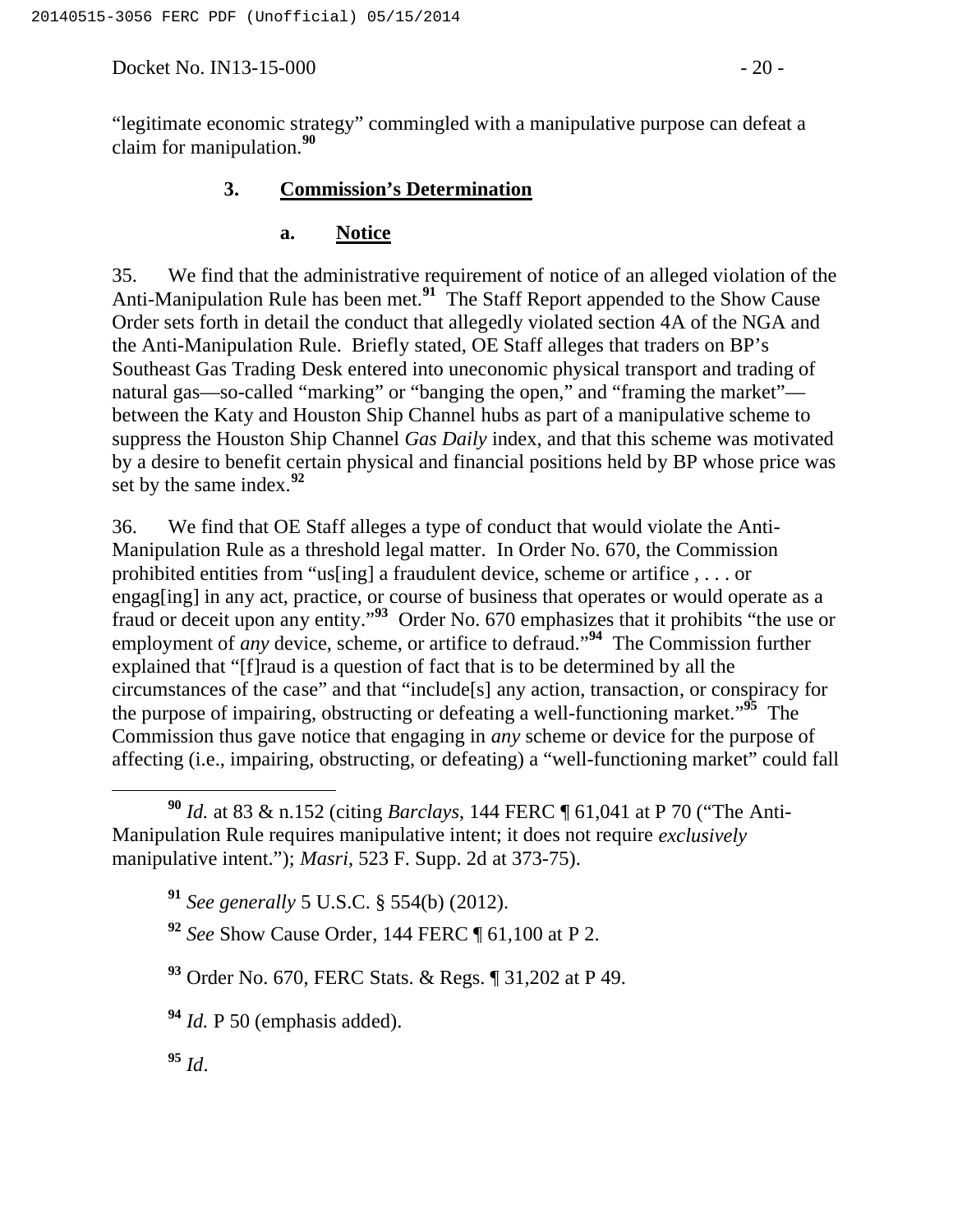Docket No. IN13-15-000 - 21 -

within the scope of the Anti-Manipulation Rule. The types of conduct prohibited in Order No. 670 include the physical trading and transport of natural gas with the intent to artificially affect prices and benefit financial positions, as OE Staff alleged here.**<sup>96</sup>** Nothing in the statute or our regulations requires the Commission to identify in advance every single fact pattern or scheme that could give rise to a claim of manipulation.**<sup>97</sup>**

37. Nor is the Commission limited to pursuing only claims based on legal theories explicitly "adopted" by the Securities and Exchange Commission, or on fact patterns already found in pre-existing securities precedent to violate Rule 10b-5 or the Securities Exchange Act of 1934 (Exchange Act), as BP suggests.**<sup>98</sup>** The Commission's enforcement mandate also extends to novel schemes and manipulative devices that affect prices in, or otherwise interfere with, well-functioning markets,**<sup>99</sup>** and not just the tried-

 **<sup>96</sup>** *Cf*. *ATSI Communications, Inc. v. The Shaar Fund, Ltd*., 493 F.3d 87, 100 (2d Cir. 2007) (citing *Ernst & Ernst v. Hochfelder*, 425 U.S. 185, 199 (1976) (Manipulation in the securities markets "connotes intentional or willful conduct designed to deceive or defraud investors by controlling or artificially affecting the price of securities.")).

**<sup>97</sup>** *Cf. Kourouma*, 723 F.3d at 279 (rejecting claim of inadequate notice of Commission's broad reading of Market Behavior Rule 3, 18 C.F.R. § 35.41(b), and deferring to agency's interpretation of its own regulations).

<sup>98</sup> The Exchange Act's prohibition of manipulative and deceptive devices is codified at 15 U.S.C. § 78j(b).

**<sup>99</sup>** *See United States v. Arcadipane*, 41 F.3d 1, 5 (1st Cir. 1994) ("Fair warning, however, does not mean that the first bite is free, nor does the doctrine demand an explicit or personalized warning."); *see also Superintendent of Ins. v. Bankers Life & Cas. Co*., 404 U.S. 6, 10 n.7 (1971) ("[We do not] think it sound to dismiss a complaint merely because the alleged scheme does not involve the type of fraud that is 'usually associated with the sale or purchase of securities.' We believe that § 10b and Rule 10b-5 prohibit all fraudulent schemes in connection with the purchase or sale of securities, whether the artifices employed involve a garden type variety of fraud, or present a unique form of deception. Novel or atypical methods should not provide immunity from the securities laws.") (quoting *A.T. Brod & Co. v. Perlow*, 375 F.2d 393, 397 (2d Cir.1967)); *Kourouma*, 723 F.3d at 279 (citing *Star Wireless, LLC v. FCC*, 522 F.3d 469, 473 (D.C. Cir. 2008) (holding that adequate notice means "'a regulated party acting in good faith'" must "be able 'to identify, with ascertainable certainty, the standards with which the agency expects parties to conform.'").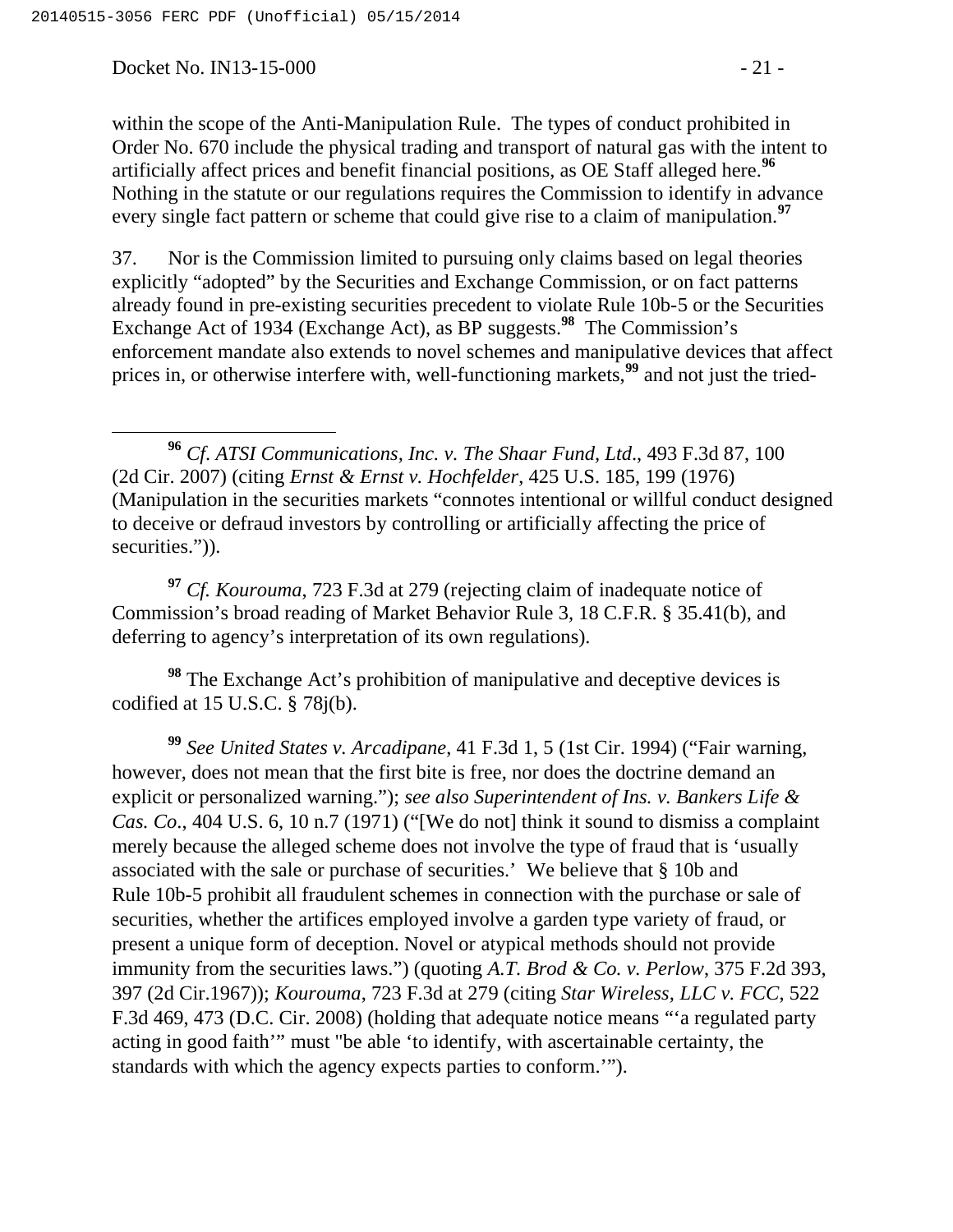Docket No. IN13-15-000 - 22 -

and-true schemes and devices that have already been the subject of securities fraud actions.**<sup>100</sup>**

#### **b. Open-Market Transactions**

38. BP's argument that open-market transactions cannot be the basis of a claim of manipulation is without merit. As the Commission has stated, open-market transactions undertaken with manipulative intent can send inaccurate price signals to, or otherwise impair, a well-functioning market, even in the absence of some other deceptive conduct.**<sup>101</sup>** Here, the Staff Report includes specific allegations of BP's use of Houston Pipeline transport to ship natural gas from Katy to Houston Ship Channel, not for the purpose of increasing supply to meet actual or perceived demand, but to engage in heavy selling of natural gas at the open of the Houston Ship Channel market, including by "hitting bids" in unprofitable transactions with the intent to suppress prices, motivated by

**<sup>101</sup>** *Barclays*, 144 FERC ¶ 61,041 at PP 50-58 (citing, *inter alia*, *Brian Hunter*, 135 FERC ¶ 61,054 at P 51 n.78 (citing *Amaranth*, 587 F. Supp. 2d at 534 (holding that "[A] legitimate transaction combined with an improper motive is commodities manipulation."))). The Commission's position is readily reconcilable with Rule 10b-5 securities precedent. *See Markowski v. SEC*, 274 F.3d 528, 529 (D.C. Cir. 2001) ("'manipulation' can be illegal solely because of the actor's purpose").

BP cites to the Second Circuit's decision in *ATSI*, for the proposition that "[s]hort selling—even in high volumes—is not, by itself, manipulative." BP Answer at 116 (internal quotations omitted) (citing *ATSI*, 493 F.3d at 101). However, the Second Circuit notably did not reject the concept of open-market manipulation and instead recognized that what may "be actionable as a manipulative act," is short selling "willfully combined with something more to create a false impression of how market participants value a security." *ATSI*, 493 F.3d at 101 (affirming dismissal of complaint on the limited ground that "[n]owhere does ATSI particularly allege what the defendants did – beyond simply mentioning common types of manipulative activity – or state how this activity affected the market in ATSI's stock.").

**<sup>100</sup>** While stating an intent "on a case-by-case basis, to be guided by analogous securities law precedent that is appropriate under the specific facts, circumstances, and situations in the energy industry," in Order No. 670 the Commission also stated an intent "to recognize, on a case-by-case basis, that the roles of the Commission and the SEC are not identical in determining whether it is appropriate to adopt securities precedents to specific energy industry facts, circumstances, or situations." Order No. 670, FERC Stats. & Regs. ¶ 31,202 at PP 31, 42. The Commission "recognize[d] that the SEC does not have a duty to assure that the price of a security is just and reasonable, and that our duty is not to protect purchasers through a regime of disclosure." *Id*. P 32.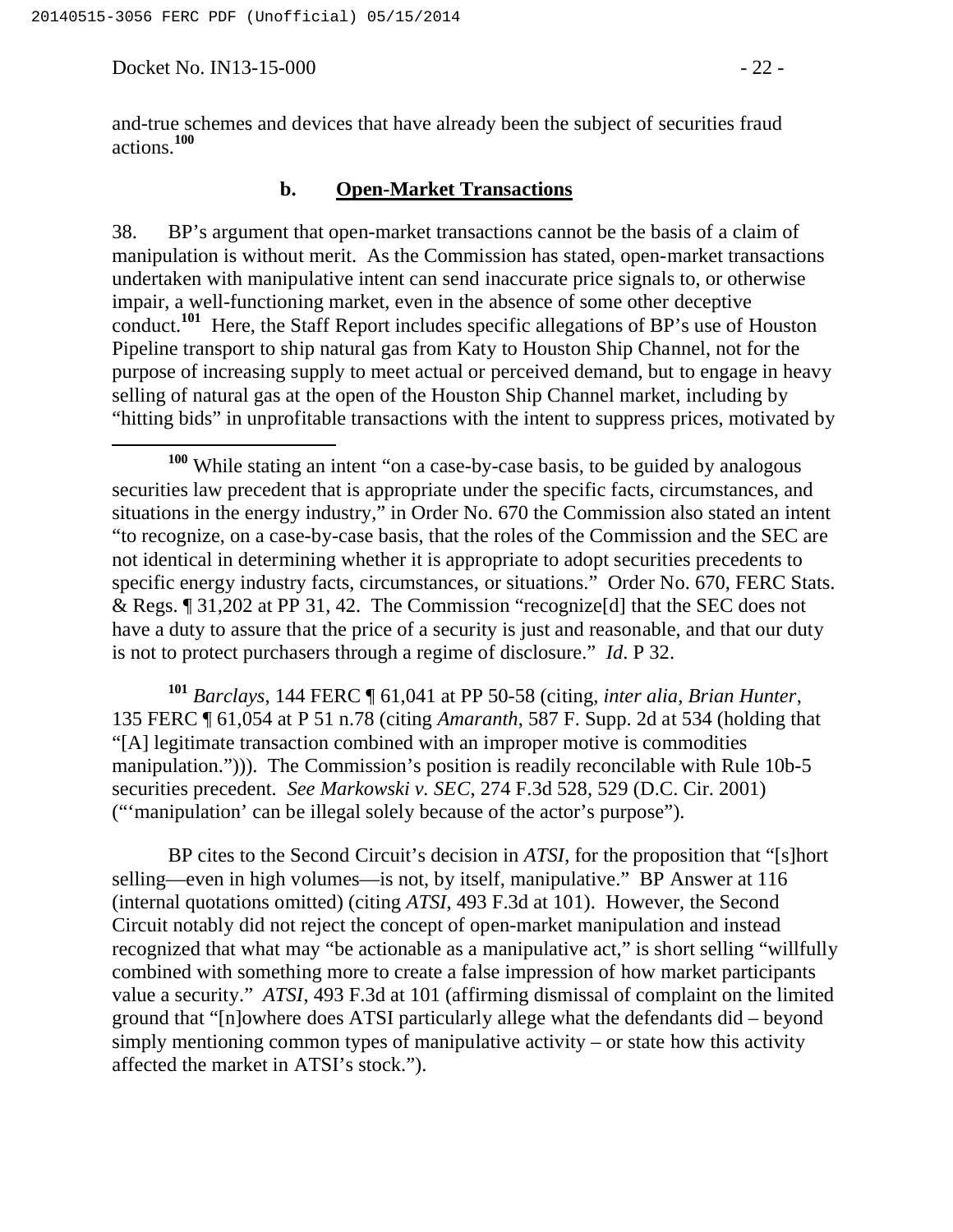Docket No. IN13-15-000 - 23 -

a desire to benefit BP's physical and financial positions that settled based on a related Houston Ship Channel *Gas Daily* index.

39. A material issue of fact for consideration at the hearing is thus whether BP's transport and trading activities were undertaken with manipulative intent and, in particular, whether those activities were motivated by a desire to benefit physical and financial positions that settled off the Houston Ship Channel *Gas Daily* index. The ALJ may consider, but is not limited to considering, in this regard whether those activities sent false signals or affected prices in a way that was not reflective of the genuine interplay of supply and demand.

### **c. Plausibility of OE Staff's Theory**

40. BP contends that OE Staff's theory of "marking the open" does not state a cognizable manipulation claim because it has never been adopted in the securities context.**<sup>102</sup>** BP is incorrect. As a threshold legal matter, it is not dispositive whether OE Staff's theory of "marking the open"—or related theory of "framing the market"—has been adopted in federal securities cases. We reiterate that fraud is fundamentally a question of fact, and so the proper inquiry is whether OE Staff's allegations of manipulative activity, including an alleged pattern of "early and heavy trading" in the Houston Ship Channel physical market and its potential effect on other market participants and impact on a related financial index, state a claim of market manipulation. A fundamental responsibility of the Commission is to ensure that prices are "just and reasonable," and consequently market-based pricing depends on the "accuracy, reliability and transparency" of the index prices used to settle trades.**<sup>103</sup>** OE Staff has sufficiently alleged, as a threshold matter, that BP's conduct—including its "marking the open" violated the Anti-Manipulation Rule. BP's attempt to distinguish OE Staff's allegations from "marking the close" in futures contracts misses the mark. The pricing period of natural gas indices is the volume-weighted average price for the specified period. Thus, for a daily index such as Houston Ship Channel *Gas Daily*, the relevant pricing period might be the trading day (or certain hours during the day) when reported prices are

**<sup>102</sup>** BP Answer at 114.

**<sup>103</sup>** *Price Discovery in Natural Gas and Elec. Mkts.*, 109 FERC ¶ 61,184, at P 1 (2004). *See generally* 18 C.F.R. § 284.288(a) (2013) (requiring accurate and factual reporting of transactions to publishers of natural gas indices and that such information not be knowingly false or misleading); *Price Discovery in Natural Gas and Elec. Mkts.*, 104 FERC ¶ 61,121, at PP 33-34 (2003) (market participants that report transaction data to price index developers must report prices that accurately reflect market activity and index developers must identify "activity that may reflect an attempt to manipulate energy price indices").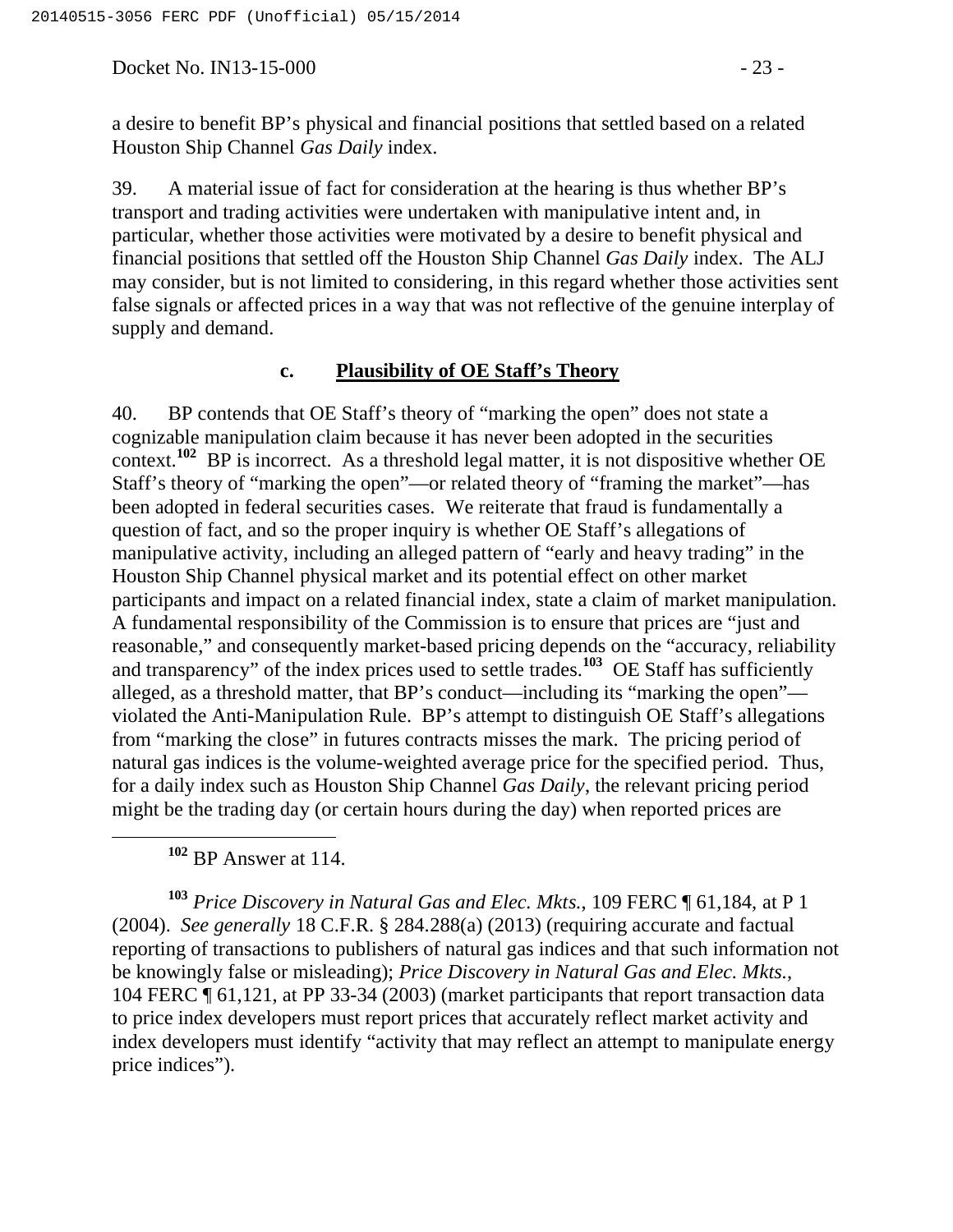Docket No. IN13-15-000 - 24 -

averaged by volume.**<sup>104</sup>** This period of time is analogous to the two-minute closing period in futures markets when qualifying trades are averaged. **<sup>105</sup>**

41. BP's contention that prices during the day often differ widely from the early trading prices does not necessarily undermine OE Staff's theory of early manipulative trading as a matter of law.**<sup>106</sup>** OE Staff argues that "marking the open" sets the tone early and could have a large impact on the development of the daily volume-weighted average price.<sup>107</sup> BP and OE Staff also dispute whether BP had sufficient negative exposure to the Houston Ship Channel *Gas Daily* index through its financial positions to benefit from lower (i.e., manipulated) Houston Ship Channel physical prices.<sup>108</sup> All of these disputes raise issues of material fact, not threshold legal issues, and so we will not address them here except to state that OE Staff's theories are not foreclosed as a matter of law.

 **<sup>104</sup>** *See* Platts *Gas Daily* (McGraw Hill Financial), *available at* http://www.platts.com/products/gasdaily; Platts, *Methodology and Specifications Guide, Northern American Natural Gas* at 4-5 (McGraw Hill Financial 2014) (describing use of a 11:30 CT "cutoff" for its daily gas survey and use of a volume-weighted average price), *available at* http://platts.com/methodology-specifications/natural-gas; *see also* 17 C.F.R. § 242.201(d)(7)(i) (2013) (describing short sale at the volume-weighted average price).

<sup>105</sup> For example, the CFTC's online glossary defines "marking the close" as "[a] manipulative or disruptive trading practice whereby a trader buys or sells a large number of futures contracts *during the closing period of a futures contract* (that is, *the period during which the futures settlement price is determined*) in order to benefit an even larger [financial] position . . . that is cash settled based on the futures settlement price that day." CFTC Glossary,

http://www.cftc.gov/consumerprotection/educationcenter/cftcglossary/index.htm (emphasis added).

**<sup>106</sup>** For illustrative purposes, the volume-weighted average price might be viewed like a bag for picking an assortment of apples. It starts off empty in the morning, but gradually fills up during the day. An extra-heavy (or extra-light) apple added in the morning could have a large impact on the average weight of the bag at the moment, but less so when the bag is full at the close of the day. In both an upward and downward trending market, the volume-weighted average price lags market prices insofar as it is a weighted average that includes past transaction data.

**<sup>107</sup>** *See* OE Staff Reply at 20.

**<sup>108</sup>** BP Answer at 33-35; OE Staff Reply at 17-20.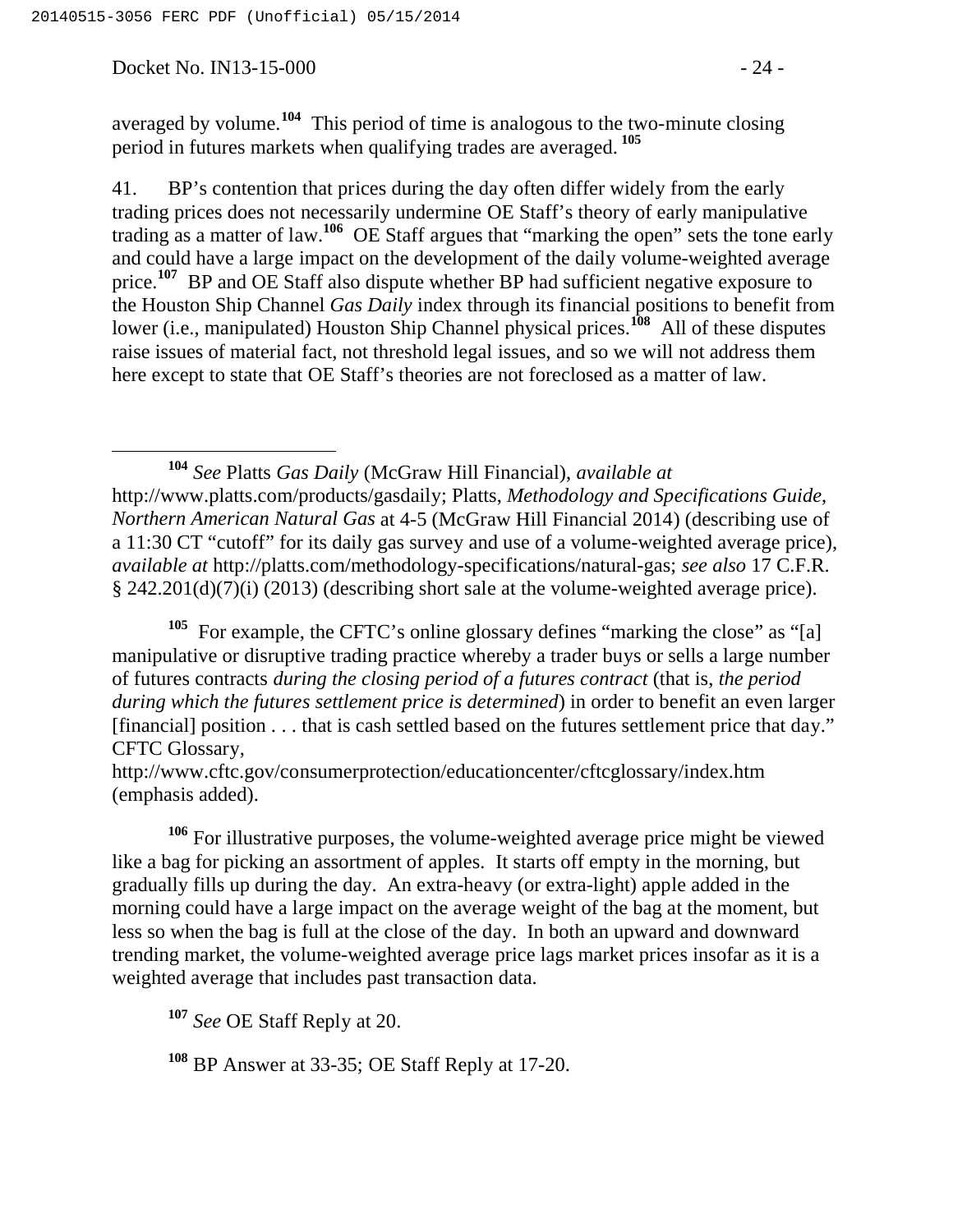Docket No. IN13-15-000 - 25 -

### **d. Legitimate Economic Purpose**

42. BP also contends that it cannot be liable for manipulation because it has shown that its trading activity is supported by legitimate economic rationales. Such an assertion, however, cannot be dispositive since the manipulative nature of the trading is a question of fact yet to be resolved. Trades undertaken solely for bona fide economic purposes are not violative of section 1c.1 of the Commission's regulations, but the very same trades, if intended to manipulate the market, are indeed prohibited. At the hearing, BP may present evidence as to its business purpose, which will be considered along with OE Staff's evidence of manipulation in determining whether a claim for manipulation has been established.**<sup>109</sup>**

## **C. Scienter**

# **1. BP's and OE Staff's Positions**

43. BP argues that OE Staff's allegations respecting scienter were insufficient as a matter of law. In making this argument, BP addresses in turn three ways to satisfy the scienter element as a legal matter: direct evidence, circumstantial evidence and recklessness.**<sup>110</sup>** BP contends that, by relying on circumstantial evidence, OE Staff implicitly conceded that there was no direct evidence of scienter. As to circumstantial evidence, BP states that OE Staff's proffered circumstantial evidence is not probative of scienter. Without direct evidence or probative circumstantial evidence, BP contends, OE Staff resorts to meeting the scienter element by relying on recklessness. As to recklessness, BP asserts that only "extreme" or "severe" recklessness can meet the scienter element and that the complex scheme alleged by OE Staff could not be achieved through recklessness, extreme, severe, or minimal.

44. In its Reply, OE Staff states that the Staff Report satisfies the scienter requirement as a threshold legal matter because it alleges both intent and recklessness. OE Staff points to the Staff Report as laying out "substantial corroborating evidence of the traders' intent to manipulate," including the November 5, 2008 recorded call, BP's trading and transport records, BP's financial position, another recorded call on November 3, 2008, and testimony regarding the trader's belief about making money at Houston Ship

**<sup>110</sup>** BP Answer at 118-22.

**<sup>109</sup>** *Barclays*, 144 FERC ¶ 61,041 at P 61 & n.197 (citing *Investigations of Terms and Conditions of Pub. Util. Mkt.-Based Rate Authorizations*, 114 FERC ¶ 61,165, at P 29 (2006)) ("[A]n entity's business purposes will be relevant to an inquiry into manipulative intent, but a 'legitimate business purpose' is not a dispositive, affirmative defense to manipulation.").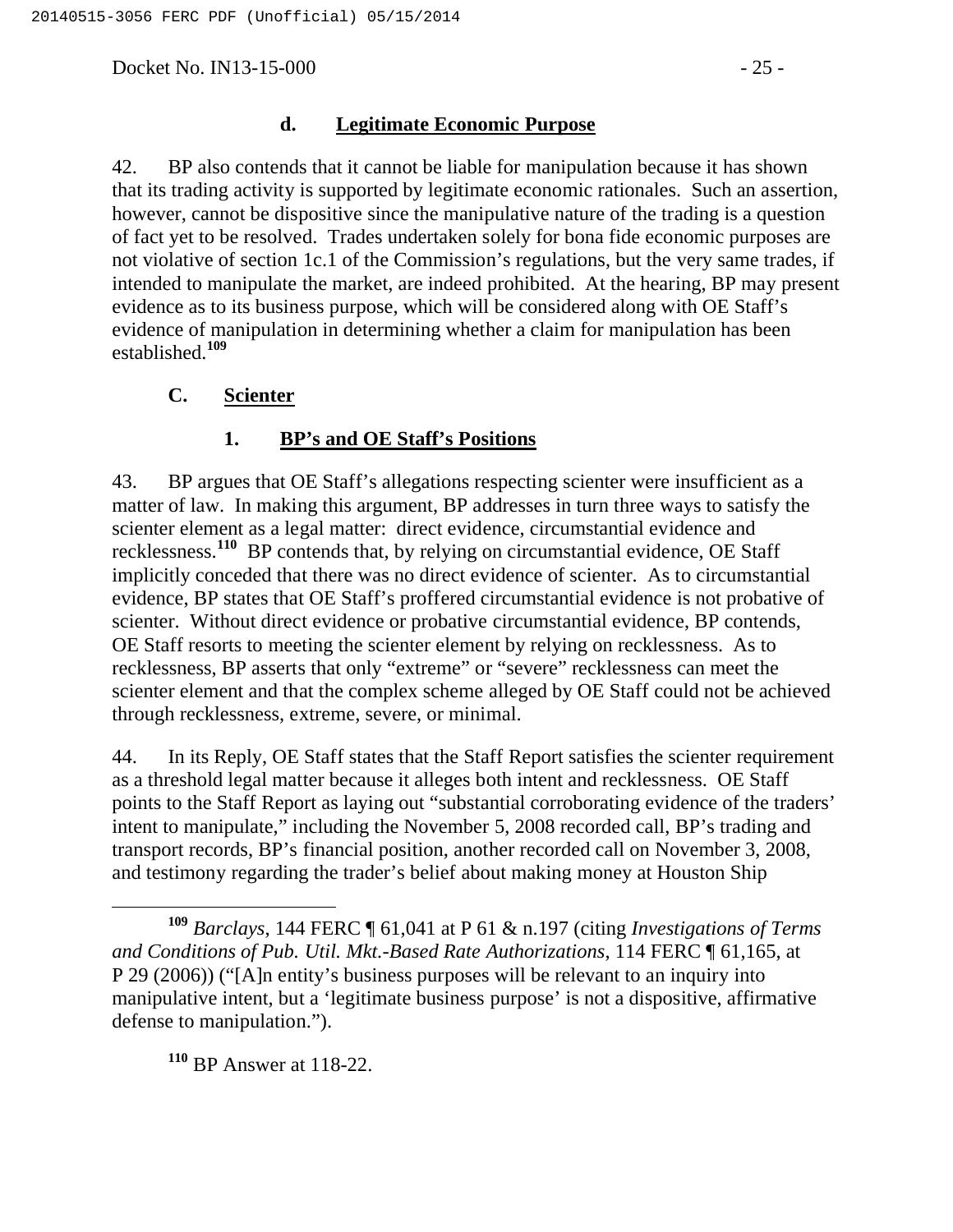Docket No. IN13-15-000 - 26 -

Channel, and OE Staff's explanation about how BP's trading ran counter to economic incentives.**<sup>111</sup>** OE Staff notes that while the Commission could alternatively find that BP acted recklessly, nevertheless its case "is based on intentional conduct."**<sup>112</sup>**

# **2. Commission Determination**

45. We deny BP's motion to dismiss due to the claimed insufficient pleading of scienter in the Staff Report. BP asserts that recklessness must be "extreme" or severe to meet the scienter element of a manipulation claim.**<sup>113</sup>** That is incorrect. In Order No. 670, the Commission did not adopt a more specific definition of recklessness necessary to establish a violation of the Anti-Manipulation Rule,**<sup>114</sup>** and, because it is not necessary to address this issue for our present consideration, we decline to do so today.

46. As for the remainder of BP's objections, we note that OE Staff alleged not only that BP acted with the requisite scienter, but OE Staff also provided evidence regarding the scienter of BP's traders, such as knowledge of the effect of BP's trading on the Houston Ship Channel *Gas Daily* index and their motivation to profit from that effect.**<sup>115</sup>** In so doing, OE Staff satisfied the threshold legal requirement of alleging, with supporting evidence, that BP acted with scienter. Much of BP's objection goes to the weight of and the inferences that should be drawn from the evidence. These are questions of material fact more appropriate for resolution at the hearing, and we will therefore not address them here.

## **IV. Issues Set for Hearing**

## **A. The Anti-Manipulation Rule**

47. Based on its review of the Staff Report and the pleadings filed in response to the Show Cause Order by BP and OE Staff, the Commission finds that there are genuine issues of fact material to the decision of this proceeding which require a hearing before

**<sup>111</sup>** OE Staff Reply at 50.

**<sup>112</sup>** *Id.* at 52-53.

**<sup>113</sup>** BP Answer at 118-20.

**<sup>114</sup>** *See, e.g.*, *Barclays*, 144 FERC ¶ 61,041 at PP 66-68; Order No. 670, FERC Stats. & Regs. ¶ 31,202 at P 53.

**<sup>115</sup>** *See, e.g.*, Staff Report, apps. A (audio file of recorded call), B (transcript of recorded call); Staff Report at 69-71 (recorded calls, trading conduct, profit motivation).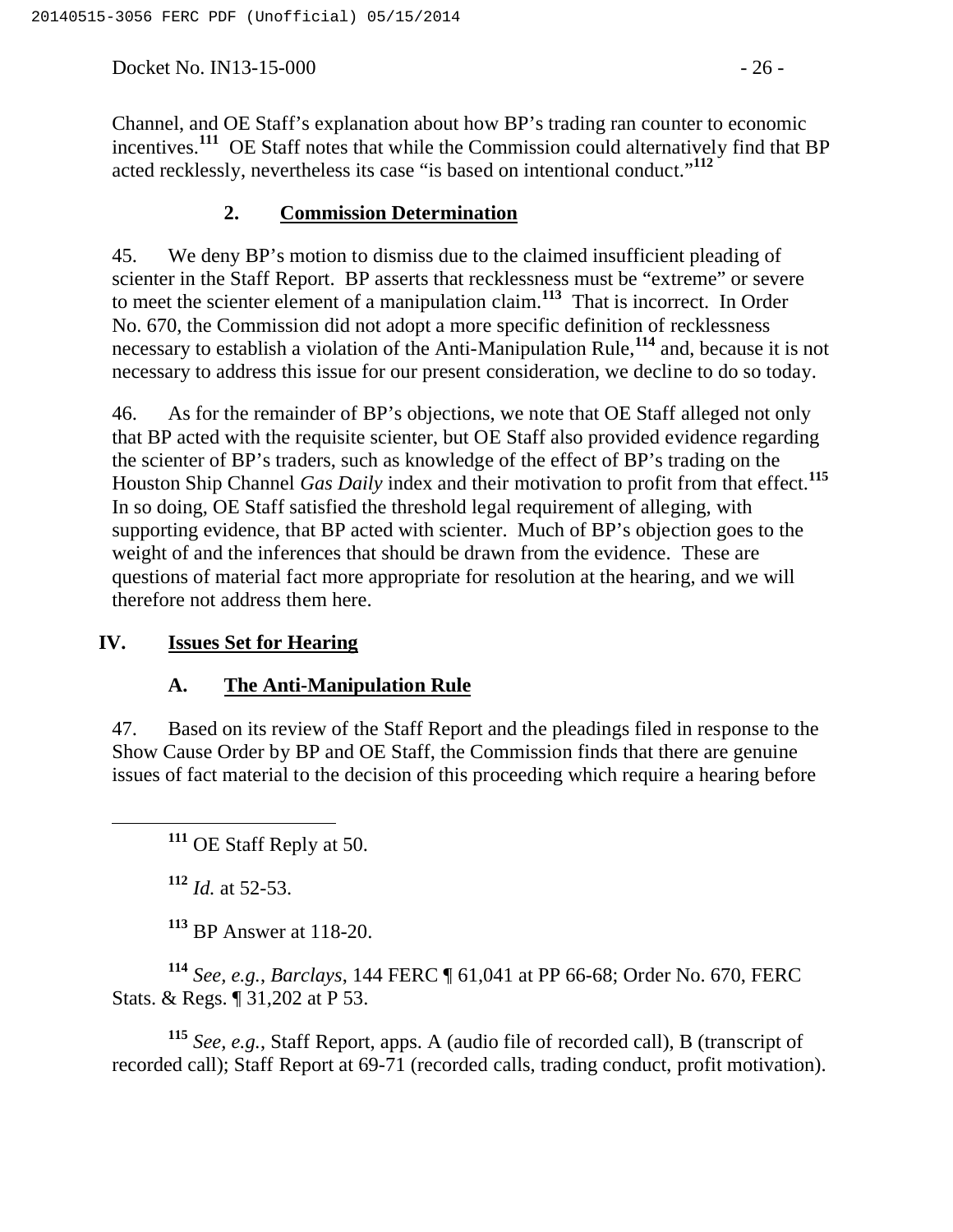Docket No. IN13-15-000 - 27 -

an ALJ. The ALJ should determine whether BP violated section 4A of the NGA and the Commission's Anti-Manipulation Rule. In so doing, the ALJ should make findings respecting subject matter jurisdiction and each of the elements of a manipulation claim, as described in section 1c.1 of our regulations, namely:

(i) Conduct: whether BP "directly or indirectly, ...  $(1)$ ... use[d] or employ[ed] any device, scheme, or artifice to defraud; (2) ... ma[d]e any untrue statement of a material fact or omit[ted] to state a material fact necessary in order to make the statements made, in the light of the circumstances under which they were made, not misleading; or (3). . . engage[d] in any act, practice, or course of business that operates or would operate as a fraud or deceit upon any entity;"

(ii) Scienter: whether BP acted with actual intent or recklessness; and

(iii) "In connection with" a jurisdictional transaction: whether BP's conduct was "directly or indirectly, in connection with the purchase or sale of natural gas or the purchase or sale of transportation services subject to the jurisdiction of the Commission."**<sup>116</sup>**

# **B. Civil Penalty**

48. OE Staff proposes a penalty of \$28,000,000 based on the Commission's Penalty Guidelines.<sup>117</sup> We reserve for our later consideration: (a) whether civil penalties should be imposed for any BP violations, and the determination of the amount of penalties, per section 22(c) of the NGA;<sup>118</sup> (b) whether any other sanctions should be imposed; and (c) whether, and the method by which, BP should disgorge any unjust profits, and in what amount.

49. The Commission will make these determinations based on the record developed at the hearing. To assist us in determining these issues, we direct the ALJ to make factual findings on the statutory factors relevant to a civil penalty and to the factors set forth in the Penalty Guidelines regardless of the ultimate determination of the manipulation claim. In particular, the ALJ shall:

 **<sup>116</sup>** 18 C.F.R. § 1c.1(a) (2013); Order No. 670, FERC Stats. & Regs. ¶ 31,202 at P 49.

**<sup>117</sup>** *Enforcement of Statutes, Orders, Rules, and Regulations*, 132 FERC ¶ 61,216 (2010) (Penalty Guidelines).

**<sup>118</sup>** 15 U.S.C. § 717t-1(c) (2012).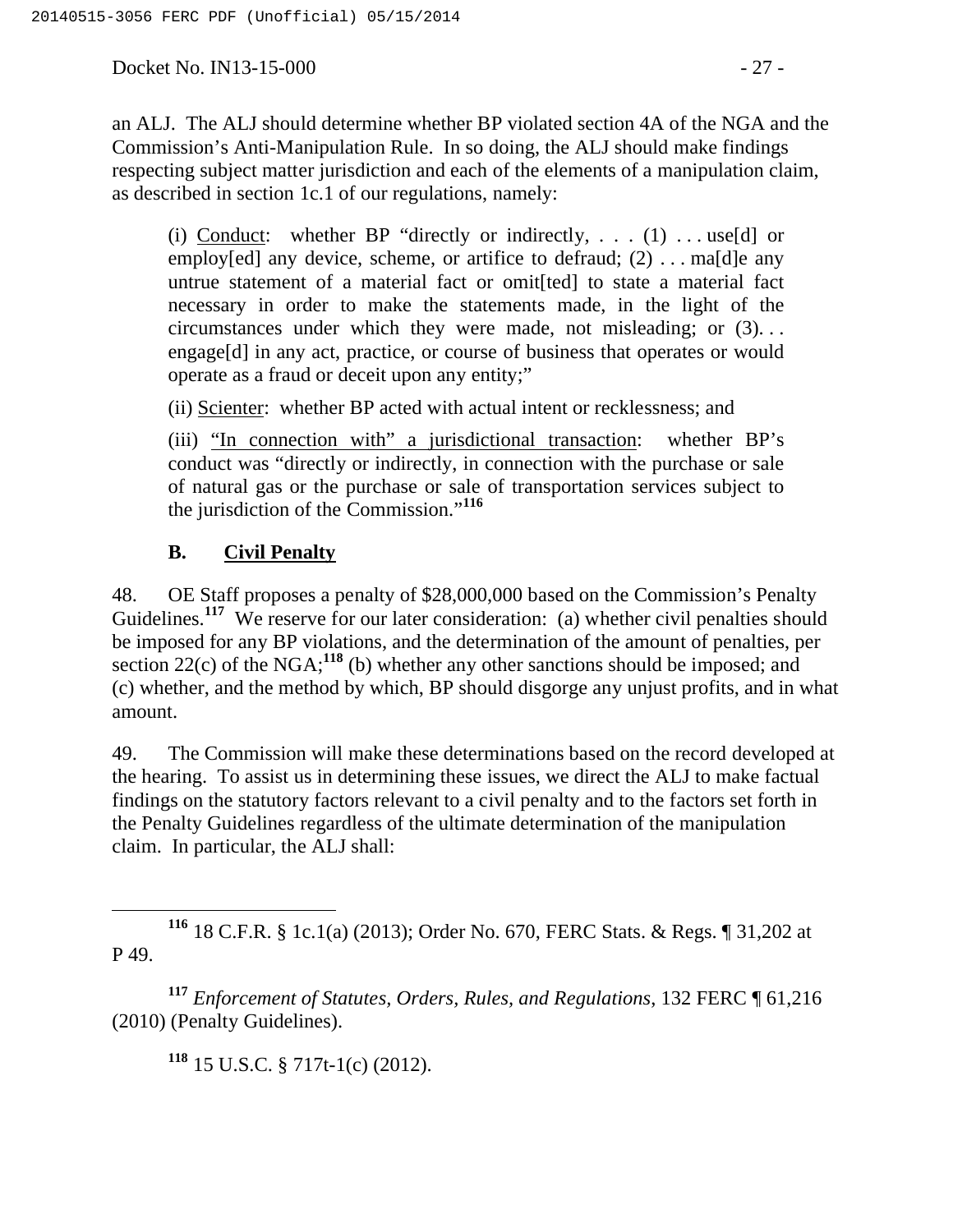Docket No. IN13-15-000 - 28 -

(i) determine the number of violations, if any, committed by BP and the number of days on which any such violations occurred;**<sup>119</sup>**

(ii) make findings regarding loss, the amount of natural gas involved (separately calculating financial and physical natural gas positions), and duration;**<sup>120</sup>**

(iii) make findings regarding whether BP "committed any part of the [alleged] instant violation less than 5 years after a prior Commission adjudication of any violation or less than 5 years after an adjudication of similar misconduct by any other enforcement agency";**<sup>121</sup>**

(iv) determine whether "the commission of the [alleged] instant violation violated a judicial or Commission order or injunction directed at [BP] by the Commission or other Federal and state enforcement agencies that adjudicate similar types of matters as the Commission";**<sup>122</sup>**

(v) make findings respecting BP's compliance program on each of the factors specified in § 1B2.1 of the Penalty Guidelines; and

(vi) make findings concerning the amount of profits obtained by BP for its alleged manipulative trading conduct, entertaining any reasonable method for calculating this amount,**<sup>123</sup>** and provide both a gross number of profits and a net amount that deducts BP's losses from its physical trading.

**<sup>119</sup>** *See id.* § 717t-1.

**<sup>120</sup>** Penalty Guidelines § 2B1.1. In making these findings, the ALJ shall "make a reasonable estimate of loss." Penalty Guidelines § 2B1.1, commentary note 2(C).

**<sup>121</sup>** Penalty Guidelines § 1C2.3(c)(2). In its Staff Report and Reply, OE Staff refers to two settlements entered into in proceedings in the federal district court for the Northern District of Illinois and one settlement with the Commission. OE Staff Report at 73 (citing *CFTC v. BP Products North America, Inc.*, No. 1:06-cv-03503 (N.D. Ill. Oct. 25, 2007); *United States v. BP America Inc.*, No. 07-cr-683 (N.D. Ill. Oct. 25, 2007); *see also* OE Staff Reply at 66-69 (citing *In re BP Energy Co.*, 121 FERC ¶ 61,088 (2007)).

**<sup>122</sup>** *See* Penalty Guidelines § 1C2.3(d).

**<sup>123</sup>** *See Barclays*, 144 FERC ¶ 61,041 at P 149 (concluding in electric manipulation case that disgorgement amount was "reasonable approximation of profits causally connected to the violation. . . .").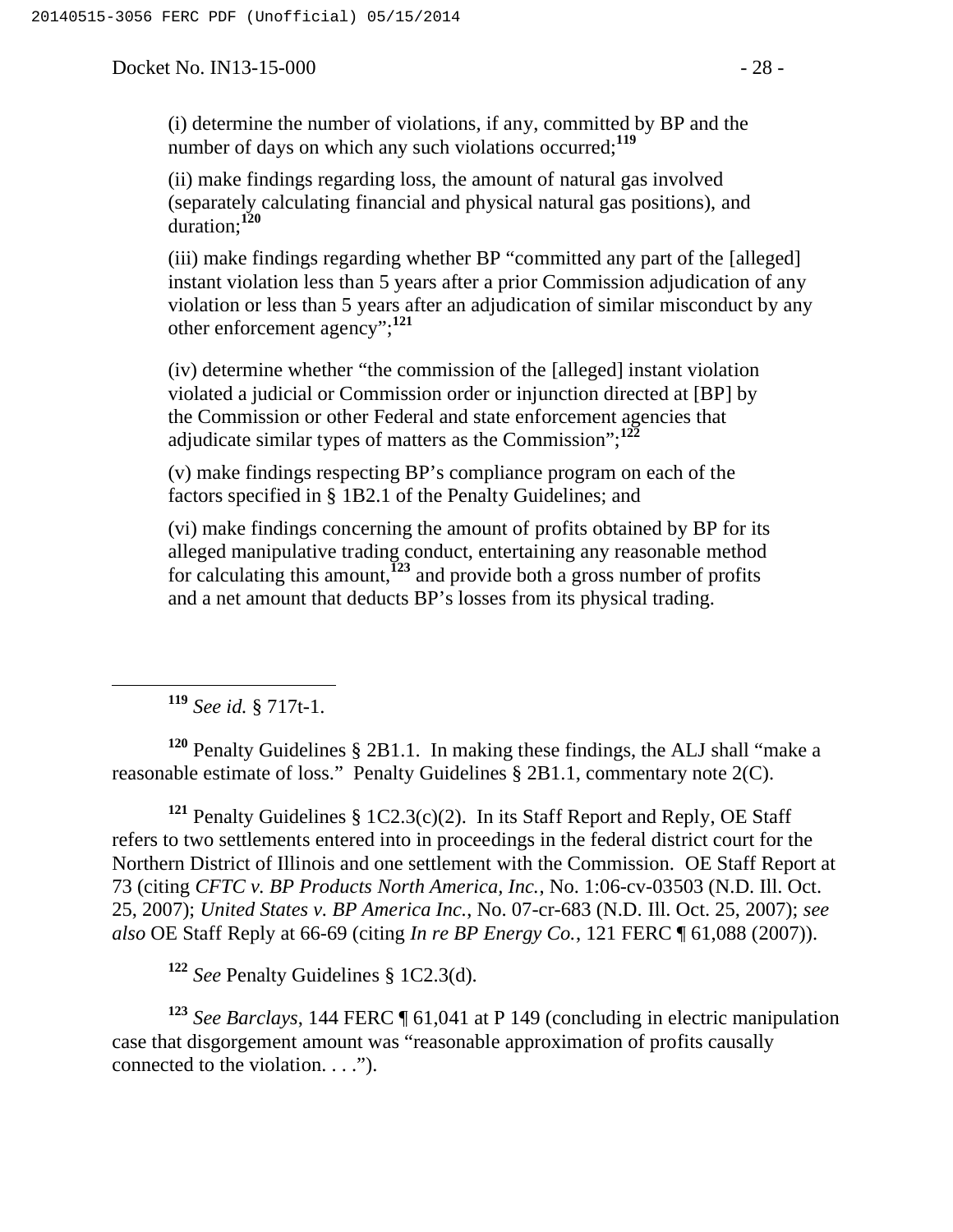Docket No. IN13-15-000 - 29 -

### The Commission orders:

(A) BP's motion to dismiss and motion to strike Public Citizen's protests are hereby denied.

(B) Public Citizen's protest is hereby placed in the public file associated with this proceeding.

(C) Pursuant to the Commission's authority under the Natural Gas Act, particularly sections 14, 15, 21, and 22, and the Commission's rules and regulations, a public hearing is to be held in Docket No. IN13-15-000 to make findings and a determination as to matters relevant to the issues set forth above in Section IV of this order.

(D) A Presiding Administrative Law Judge, to be designated by the Chief Administrative Law Judge for that purpose pursuant to 18 C.F.R. § 375.304, shall convene a prehearing conference in this proceeding within twenty (20) days after issuance of this order, in a hearing room of the Federal Energy Regulatory Commission, 888 First Street, NE, Washington, DC 20426. The prehearing conference shall be held for the purpose of establishing a procedural schedule. The Presiding Administrative Law Judge is authorized to establish procedural dates and to rule on all motions (except motions to dismiss) as provided in the Commission's Rules of Practice and Procedure.

By the Commission.

 $(S E A L)$ 

Kimberly D. Bose, Secretary.